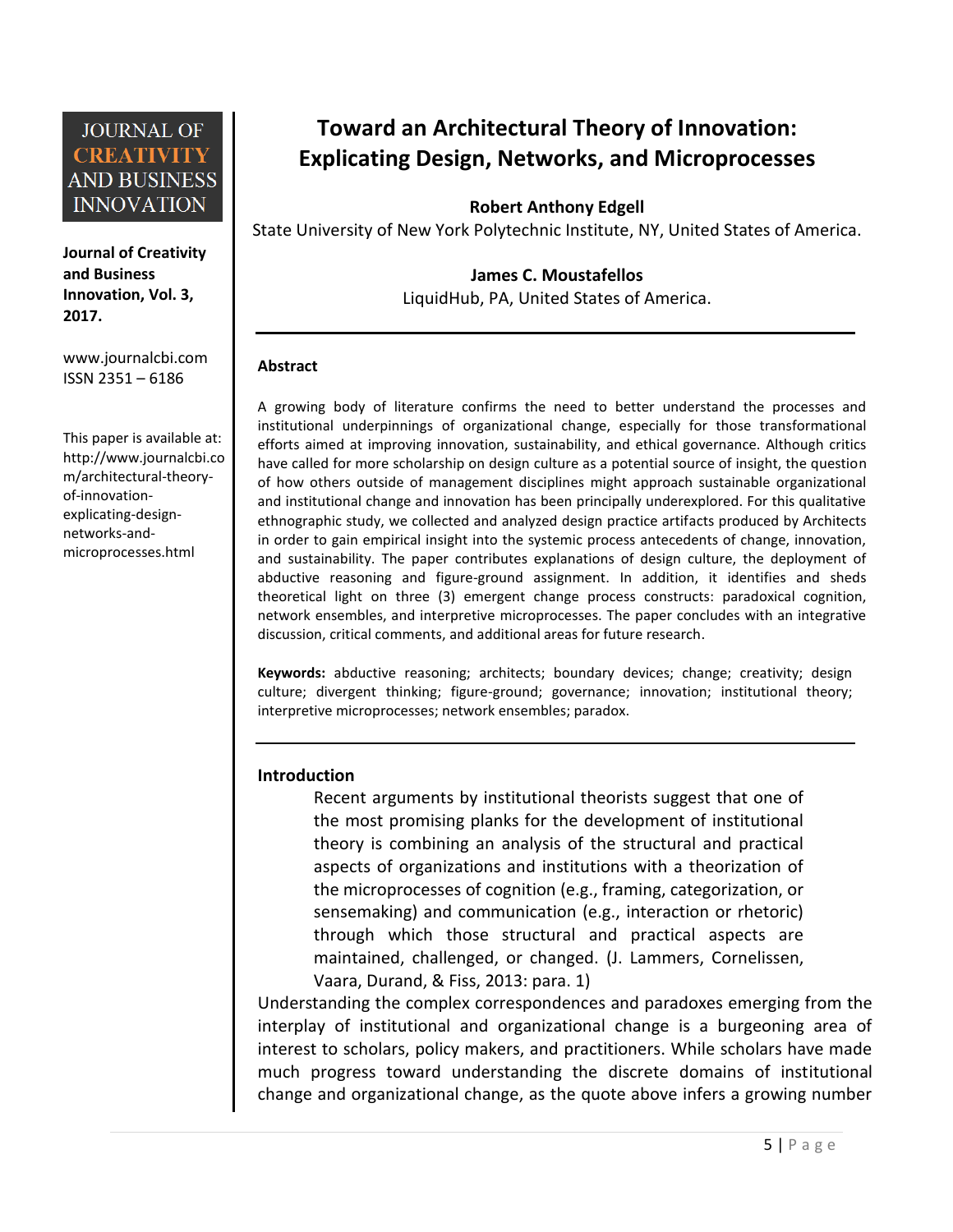**Journal of Creativity and Business Innovation, Vol. 3, 2017.**

[www.journalcbi.com](http://www.journalcbi.com/) ISSN 2351 – 6186

This paper is available at: [http://www.journalcbi.co](http://www.journalcbi.com/ideation-using-analogies.html) [m/architectural-theory](http://www.journalcbi.com/ideation-using-analogies.html)[of-innovation](http://www.journalcbi.com/ideation-using-analogies.html)[explicating-design](http://www.journalcbi.com/ideation-using-analogies.html)[networks-and](http://www.journalcbi.com/ideation-using-analogies.html)[microprocesses.html](http://www.journalcbi.com/ideation-using-analogies.html)

of voices are calling for more research. Of concern, is the dearth of insight about the systemic interactions among institutions and organizations undergoing transformation, generally with the aim of enhanced innovation (Hutter, Kuhlicke, Glade, & Felgentreff, 2013; C. J. Lammers & Hickson, 2013; Muzio, Brock, & Suddaby, 2013). Few scholars have holistically examined institutional fields and organizations together as systems. In this paper, we examine the processes of governance and change across organizations and institutions as a system. Accordingly, we metaphorically conceptualize them as "universes".

These universes consist of embedded temporal constellations of networked organizations, bounded groups of humans and technologies, held together by legitimized constraints or normative logics of appropriateness (March & Olsen, 2006), emanating and morphing from discursive practices (Gofas & Hay, 2010; Peters, 2012; Schmidt, 2010). These universes are robust and dynamic systems rich with the constant ebbing and tiding of pressures, shifting arrangements, complex interactions, ordered action, randomness, feedback, and transformations. Furthermore, few have deeply studied the particular design processes (e.g., framing, categorization, or figure-ground perception) and communication (e.g., interaction or discursive practices) at work in these universes, especially those microprocesses involved with enabling change and innovation.

Concurrently, other scholars have called attention to the inadequacies found in our extant and legitimized theories of change. C. J. Lammers and Hickson (2013) note that institutional change and innovation are not well understood, especially microprocesses. Change scholars have criticized current approaches as vague and lacking necessary specificity (Lüscher & Lewis, 2008). Still other scholars have characterized the change and innovation literature as fragmented, incomplete, and argue that a unifying theory, one that overcomes internal inconsistencies evident in current approaches, might be useful (Packard, 2013). Although sustainability as a theme of change may be assumed, it is often not explicitly addressed (Salzmann, Ionescu-Somers, & Steger, 2005). Innovation harm and ethics are not adequately addressed (Ashforth, Gioia, Robinson, & Trevino, 2008; Campbell, 2007; Edgell & Vogl, 2013). In addition, many scholars suggest that history and context are important, but few have posited the particular ways in which these might be antecedents of change (Reed, Miller, & Francisco, 2014). The literature often assumes that organizations are either mechanisms or organisms (Anderson, 2012), but has rarely adopted an integrated sociotechnological perspective (S. Cooper, 2002; Latour, 2005; White, 1995). Lastly, both scholars and practitioners offer evidence which suggests that widely accepted and legitimized change approaches are not satisfactory (Taylor-Bianco & Schermerhorn Jr, 2006). Research indicates that change projects, as judged by participants, often fail to meet expectations (Oakland & Tanner, 2007).

To help us gain insight into the research gap delineated above, we concentrate on design culture given the growing body of practice-based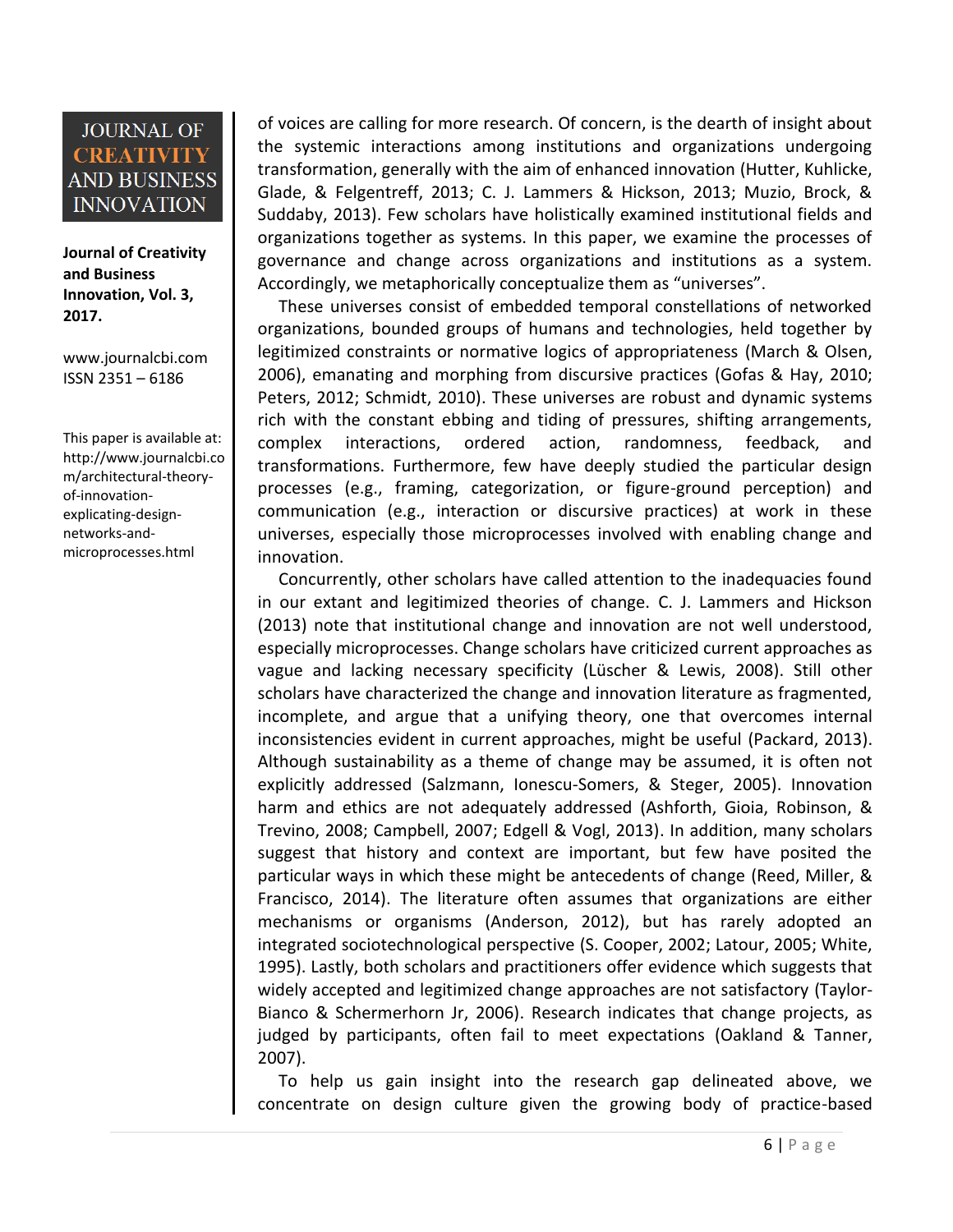**Journal of Creativity and Business Innovation, Vol. 3, 2017.**

[www.journalcbi.com](http://www.journalcbi.com/) ISSN 2351 – 6186

This paper is available at: [http://www.journalcbi.co](http://www.journalcbi.com/ideation-using-analogies.html) [m/architectural-theory](http://www.journalcbi.com/ideation-using-analogies.html)[of-innovation](http://www.journalcbi.com/ideation-using-analogies.html)[explicating-design](http://www.journalcbi.com/ideation-using-analogies.html)[networks-and](http://www.journalcbi.com/ideation-using-analogies.html)[microprocesses.html](http://www.journalcbi.com/ideation-using-analogies.html)

literature (see Erden, Schneider, & von Krogh, 2014) which indicates that aspects of design practices may offer insights and antecedents to successful change and innovation (Beckman & Barry, 2007; Boland & Collopy, 2004; Brown, 2009; Dunne & Martin, 2006; Gharajedaghi, 2011; Hassi & Laakso, 2011; Lucy Kimbell, 2011; L. Kimbell, 2012; R. L. Martin, 2009; Mootee, 2013; Seidel & Fixson, 2013). In particular, we seek insight from studying a type of designer, Architects, and the ensuing practice of architecture. The State of New York defines architecture as " … to render services which require the application of the art, science, and aesthetics of design and construction of buildings … " (AIA, 2012, p. 11)

The designing or redesigning of organizations embedded in dynamic institutions is conceptually similar to the work of Architects who rigorously design new or rehabilitate old buildings, often for use by organizations. These structures exist as entities or components of larger multi-constituent and dynamic institutional landscapes. Many scholars have documented the creativity and innovativeness of Architects and the various related institutional shifts such as the introduction of LEED certification incentives and the emergence of "green" building code regimes (Circo, 2008; De Lapaz, 2013; Diamond, Opitz, Hicks, Von Neida, & Herrera, 2006).

Architects through the use of dynamic design processes alter institutional fields--new buildings or renovations introduce macro and micro shifts in localized environments (Vallero & Brasier, 2008). For example, a new building might impact site usage patterns or require a zoning variance that would encourage others to follow suit. Furthermore, it might introduce innovative features that eventually become performance standards incentivized by legitimizing agencies or demanded by regulatory regimes (see Lipman's (1986) explanation of Frank Lloyd Wright's "lily pad" column code variance).

Over several centuries, Architects have evolved a robust codified standard model for change and innovation that enables a productive duality of creative "messiness" and institutional restraint or "order" (AIA, 2013; Vallero & Brasier, 2008). The official codified standard model typically includes the following core phases (in temporal order): Programming, schematic design, design development, construction documents preparation, and construction administration. In recent years post occupancy evaluation has become a legitimized final phase. This overarching phased process is rigorous, iterative, and generally flows from concepts to particulars. It consists of several linked cognitive processes, such as abductive reasoning, and other microprocesses and discursive practices that enable variation and evolution throughout while delivering ordered, sustainable, and ethical (e.g., safeguarding human health, safety, and welfare) structures that address complex human and technological problems. However, we seek to understand not only the obvious arranged aspects of this broad process, but also the less-obvious or hidden dimensions that also are present when applying the codified standard model to actual projects.

Although there is a growing body of innovation literature that highlights the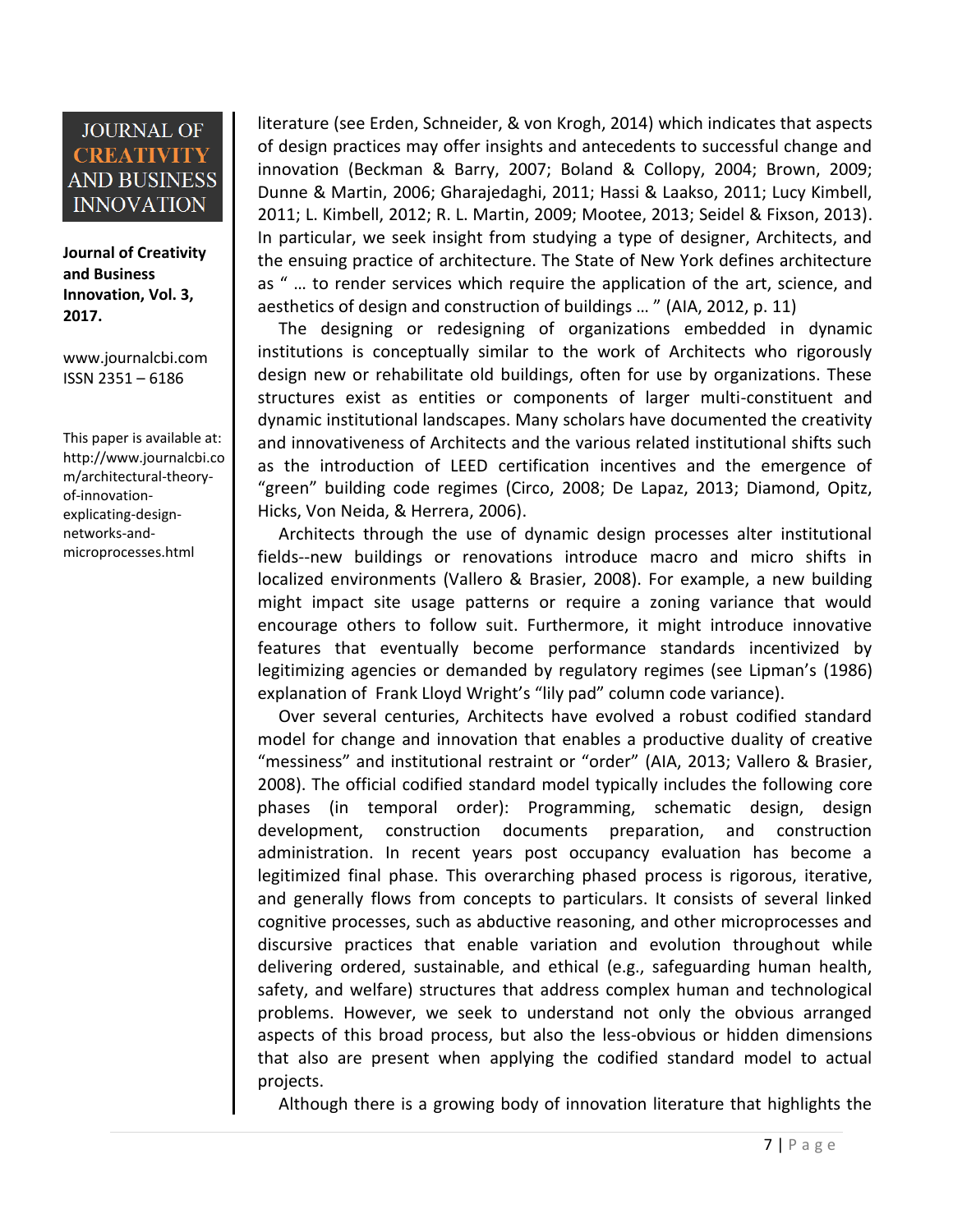**Journal of Creativity and Business Innovation, Vol. 3, 2017.**

[www.journalcbi.com](http://www.journalcbi.com/) ISSN 2351 – 6186

This paper is available at: [http://www.journalcbi.co](http://www.journalcbi.com/ideation-using-analogies.html) [m/architectural-theory](http://www.journalcbi.com/ideation-using-analogies.html)[of-innovation](http://www.journalcbi.com/ideation-using-analogies.html)[explicating-design](http://www.journalcbi.com/ideation-using-analogies.html)[networks-and](http://www.journalcbi.com/ideation-using-analogies.html)[microprocesses.html](http://www.journalcbi.com/ideation-using-analogies.html)

possible prescriptive benefits of "design thinking", often focused on practitioners (Boland & Collopy, 2004; Brown, 2009; Dunne & Martin, 2006; Jelinek, Romme, & Boland, 2008; R. L. Martin, 2009; Romme, 2003), none have scientifically explored the particular constructs and microprocesses involved. Furthermore, other scholars, while providing useful insight, have narrowly focused on particular aspects of design such as the studio process (R. Cooper, Junginger, & Lockwood, 2009; Raghu Garud, Jain, & Tuertscher, 2008; Junginger, 2007).

Our research is guided by the questions, What are the emergent practices, devices, and process constructs of sustainable innovation that may be transferred from the work of Architects to the domain of institutional and organizational change? and How do Architects navigate the correspondences and paradoxes inherent in creating complex and institutionally constrained systems comprised of diverse actors and evolving technologies? To answer these questions, we begin this exploration by first reviewing the literature and defining change, innovation, design culture, abductive reasoning, sustainability, and other relevant terms. Next, we describe our site and delineate our qualitative method. For this ethnographic study, we collected and analyzed data from innovation and sustainability artifacts produced by Architects. As the primary feature of this paper, we contribute rich descriptions of three (3) emergent change constructs: paradoxical cognition, network ensembles, and interpretive microprocesses. Although beyond the scope of this paper, we foresee these constructs becoming potential antecedents, with additional causal research, for a more complete and robust theory of change. We then conclude with critical comments and additional areas for future research.

#### **Change, innovation, design culture, and abductive reasoning**

Conceptually, change is rather simple to understand; it is deliberate or random acts of transitioning from one state of existence to another different state of existence. In contrast, change and transformation, in our universes rich with networked organizations and normative logics, are difficult. Institutions often arise to counter excessive social disruptions and pernicious organizational actions by providing harmonization, integration, and transmission. However, there is growing consensus among scholars that institutional change is possible and predicted through gradual processes (Battilana, Leca, & Boxenbaum, 2009; Boxenbaum & Rouleau, 2011; Duymedjian & Rüling, 2010; Mahoney & Thelen, 2010; Pettigrew, Woodman, & Cameron, 2001). The discursive and, to some degree, the sociological views of institutionalism provide gradual institutional change approaches. Discursive theory suggests that institutions incrementally change in response to slowly emerging and shifting social ideas and values that are broadly discussed (Peters, 2012). Communication and narrative practices have been, throughout human history, antecedents to technological innovation (Bartel & Garud, 2009; Sahle et al., 2013). Despite the persistence of discursive practices and agreement about the efficacy of such approaches, there is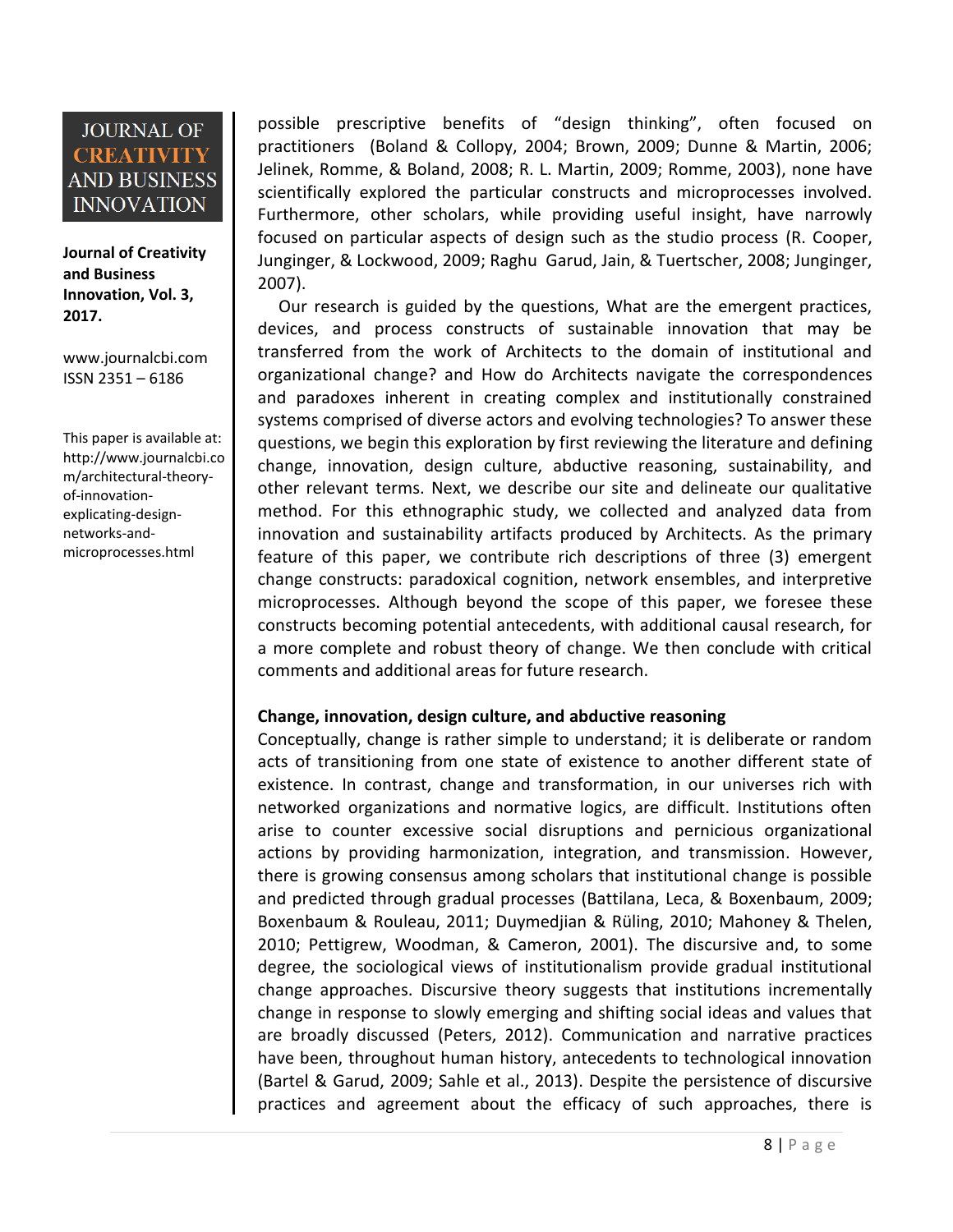**Journal of Creativity and Business Innovation, Vol. 3, 2017.**

[www.journalcbi.com](http://www.journalcbi.com/) ISSN 2351 – 6186

This paper is available at: [http://www.journalcbi.co](http://www.journalcbi.com/ideation-using-analogies.html) [m/architectural-theory](http://www.journalcbi.com/ideation-using-analogies.html)[of-innovation](http://www.journalcbi.com/ideation-using-analogies.html)[explicating-design](http://www.journalcbi.com/ideation-using-analogies.html)[networks-and](http://www.journalcbi.com/ideation-using-analogies.html)[microprocesses.html](http://www.journalcbi.com/ideation-using-analogies.html)

mounting scholarly concern that particular microprocesses are not well understood (Fligstein & McAdam, 2012; Lok & Rond, 2013; McPherson & Sauder, 2013; Stephansen & Couldry, 2014).

In our networked organizations, we are most concerned about change related to innovation and discursive practices (Bartel & Garud, 2009). Innovation is an information-driven distributed agency process of changing social institutions and markets so as to permit the acceptance of novel and tradable value or utility often emanating from a focal organization (Edgell, 2013; Edgell & Vogl, 2013; Fischer, 2000; R. Garud & Karnøe, 2003; Hargadon & Douglas, 2001). In this view, power or utility is derived from networks of humans and technology which, in a Latourian sense, takes various beneficial forms including products or services, production processes, organizational arrangements, and even institutional fields (Latour, 2005). Technology, in contrast to nature, is any construction by humans and other technology. It is this emergent view that offers the possibility for understanding the correspondences and paradoxes emerging from the space between institutional and organizational innovation. Furthermore, we agree with the United Nation's widely-accepted definition of sustainability: sustainable innovation activity meets the evolving needs of present humans without diminishing the ability of future humans to fulfill their needs (Brundtland, 1987). This implies that organizations should be ethical and, therefore, purposefully minimize any harm resulting from their evolving innovation processes while creating benefits for current and future citizens (Campbell, 2007; Edgell & Vogl, 2013).

As discussed above, a growing body of literature posits that systemic design thinking may prove useful insight for guiding organizations so they are more ethically stakeholder focused and inventive (Beckman & Barry, 2007; Boland & Collopy, 2004; Brown, 2009; Dunne & Martin, 2006; Gharajedaghi, 2011; Hassi & Laakso, 2011; Lucy Kimbell, 2011; L. Kimbell, 2012; R. L. Martin, 2009; Mootee, 2013; Seidel & Fixson, 2013). However, scholars are only beginning to develop a scientific understanding of design thinking (Hassi & Laakso, 2011; Hobday, Boddington, & Grantham, 2011, 2012; Johansson-Sköldberg, Woodilla, & Çetinkaya, 2013). Certain scholars have proposed that "design thinking" be more scientifically re-conceptualized as "design culture" since many of the attributes commonly associated with this literature may more accurately represent accepted definitions of "culture" rather than "thinking" (cognition) as defined in the social sciences (Edgell, 2014). There is longstanding agreement that culture is the collective schemas and scripts or consciousness associated with a social group (Goldmann, Mayrl, Rodríguez, & Zimmerman, 1976, p. 31). Consciousness is a group's attitudes and actions that reflect deeply held values encompassing notions of "… space, time, good, evil, history, causality …" (Goldmann et al., 1976, p. 34). By arguing for the conceptualization of design intentions and activities as culture, it follows that the ethnographic study of designers might yield insights about both the microprocesses and the outcomes associated with systematic design approaches. We posit that this may provide insight about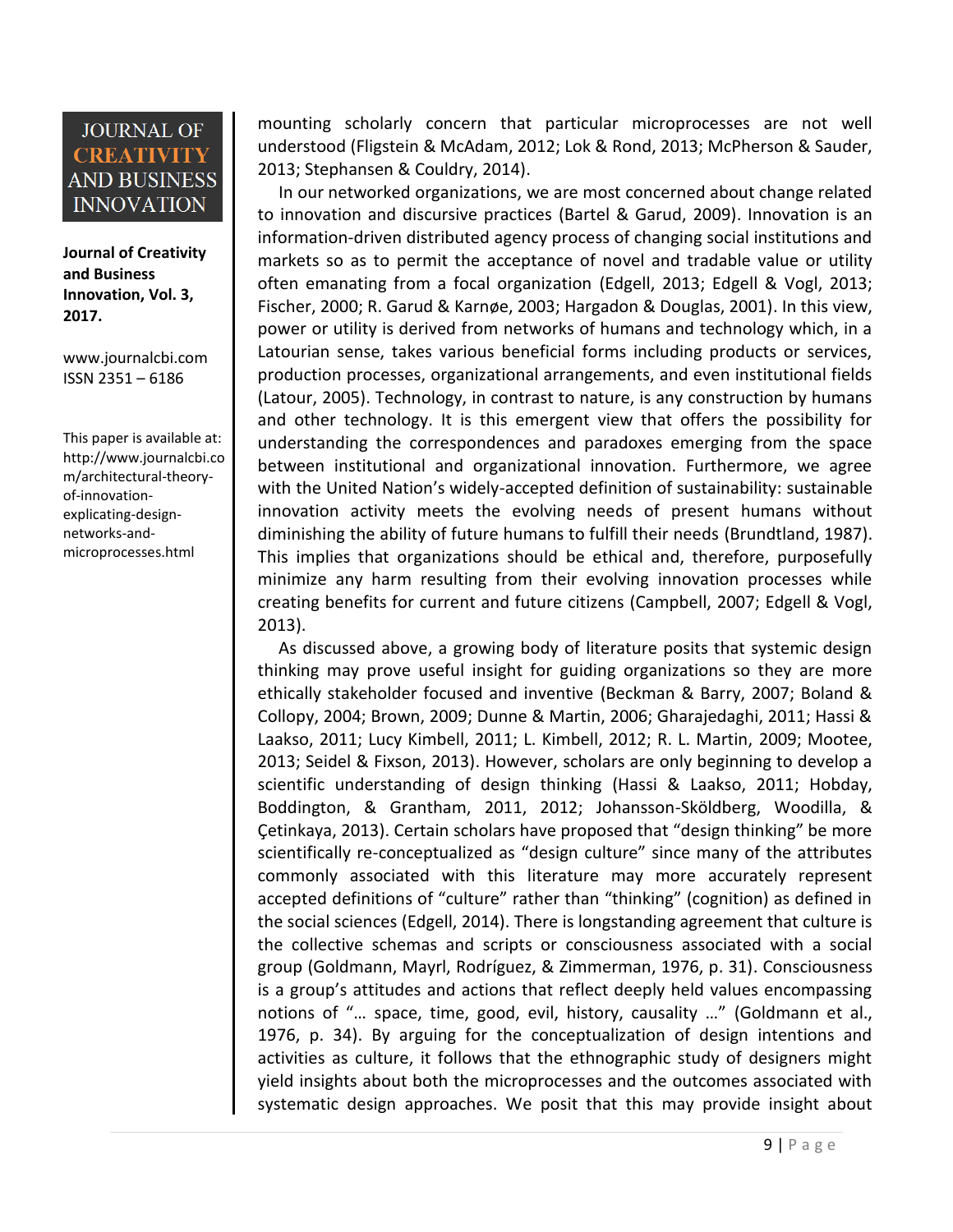**Journal of Creativity and Business Innovation, Vol. 3, 2017.**

[www.journalcbi.com](http://www.journalcbi.com/) ISSN 2351 – 6186

This paper is available at: [http://www.journalcbi.co](http://www.journalcbi.com/ideation-using-analogies.html) [m/architectural-theory](http://www.journalcbi.com/ideation-using-analogies.html)[of-innovation](http://www.journalcbi.com/ideation-using-analogies.html)[explicating-design](http://www.journalcbi.com/ideation-using-analogies.html)[networks-and](http://www.journalcbi.com/ideation-using-analogies.html)[microprocesses.html](http://www.journalcbi.com/ideation-using-analogies.html)

successful change and innovation given the conceptual similarities between the work of Architects who rigorously design structures enmeshed in localized community fabrics and the work of those who pursue change and innovation activities for organizations entangled in networks and institutional universes.

Accordingly, we use the term "design culture" and postulate that it may provide a framework for evolving purpose, identity, self-efficacy, creative action, and sensitivity to the needs of others (Brown & Wyatt, 2010; Bruce, 2009), especially for those involved with change and innovation. Boland and Collopy (2004) describe design thinking or culture as an attitude that is concerned with problem framing and solving with the underlying intent to improve benefits for the greatest number of stakeholders possible. Glück, Ernst, and Unger (2002) and Edgell (2014) define Architects as "constrained artists"—those who embrace limitations imposed from a variety of sources such as the physiological and psychological needs of others, science and the physical limitations of materials, regulatory environments, cultural values, etc. In systems theory, constraints place limits on novelty and, as such, act as feedback that balances systems so they function effectively.

First among the normative attitudes of designers is a belief that the built environment, conceived by the melding of scientific and engineering rigor with aesthetic sensibilities, should be highly instrumental for humans (Tung, 2006). This value manifests through the three longstanding historical and persistent normative principles of venustas, firmitas, and utilitas (Gharibpour, 2012). Venustas refers to the desire for aesthetics or human pleasure derived from interacting with the system. Firmitas speaks to the need for durability or systemic integrity that is maintained over life cycles or extended time periods. Lastly, utilitas reminds designers to make buildings that are highly functional for humans. In practice, Architects use these three principles among others, as overarching path creation constraints, when envisioning constructed environments. Architects conceptualize built environments as networked systems rich with varied inter-dependent technological and human components, balancing and reinforcing feedback loops, constraints and affordances, tensions and paradoxes, and inputs and outputs (Lüscher & Lewis, 2008; Marshall & Brown, 2003). Consequently, designers tend to favor large, complex, and participatory multi-constituent projects (Kolko, 2010). Furthermore, they engage in framing and deep immersion into problems, searching for meanings and assumptions, as antecedents to solving (Kolko, 2010). A growing body of literature indicates that they rely heavily upon visuo-spatial intelligence—the visualization of three dimensional space and objects also known as mental rotation (Goeke, König, & Gramann, 2013; Moustafellos, 2014; Prokýsek, Rambousek, & Wildová, 2013; Schnabel & Kvan, 2003; Sorby, 2009; Uttal et al., 2013). By deploying visualization techniques for abduction, designers may gain cognitive benefits in the form of greatly reduced inference sorting and determination associated with written or spoken language (Thagard & Shelley, 1997). Architects and designers use common visualization techniques including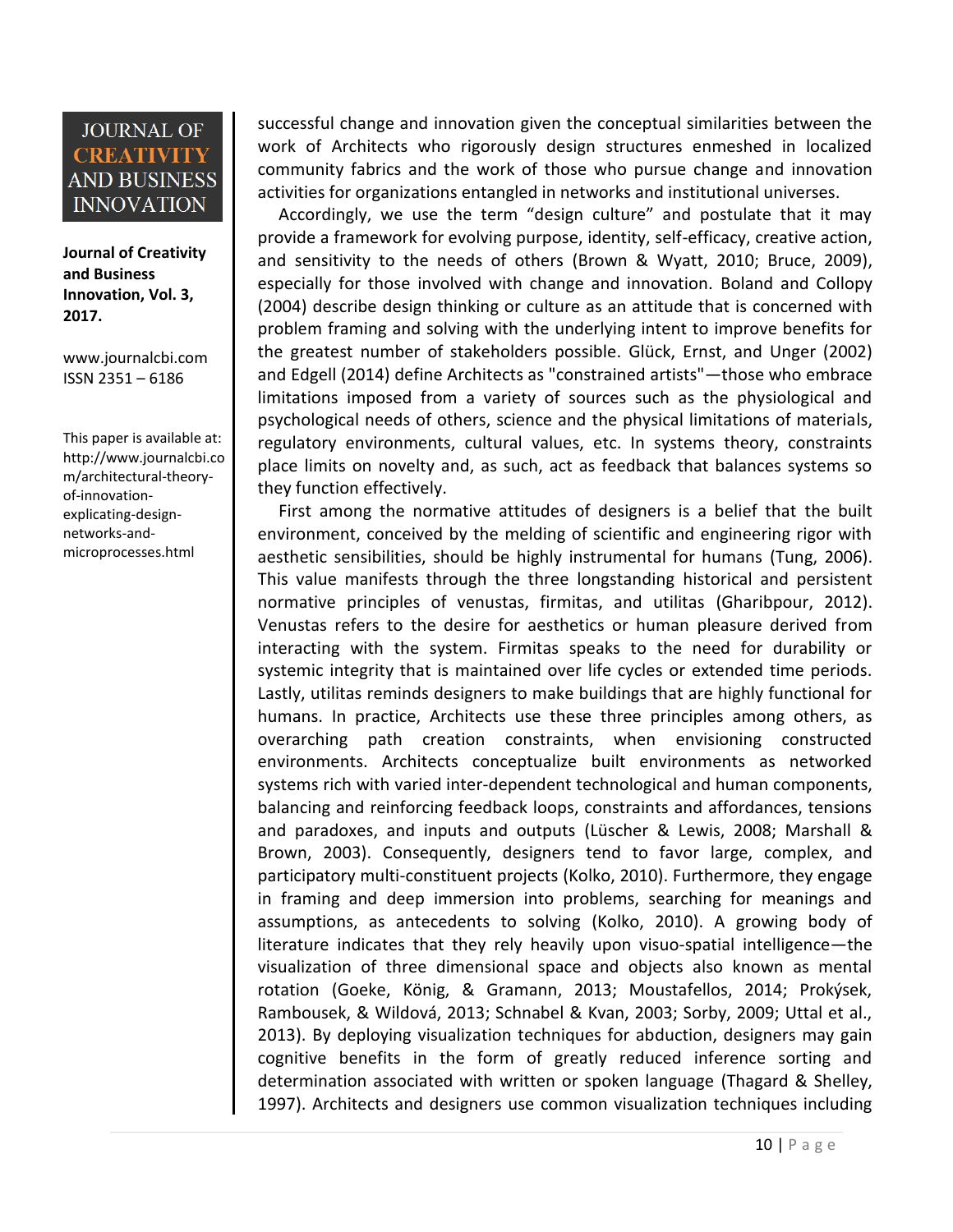**Journal of Creativity and Business Innovation, Vol. 3, 2017.**

[www.journalcbi.com](http://www.journalcbi.com/) ISSN 2351 – 6186

This paper is available at: [http://www.journalcbi.co](http://www.journalcbi.com/ideation-using-analogies.html) [m/architectural-theory](http://www.journalcbi.com/ideation-using-analogies.html)[of-innovation](http://www.journalcbi.com/ideation-using-analogies.html)[explicating-design](http://www.journalcbi.com/ideation-using-analogies.html)[networks-and](http://www.journalcbi.com/ideation-using-analogies.html)[microprocesses.html](http://www.journalcbi.com/ideation-using-analogies.html)

concept mapping, sketching, and prototyping (e.g., building physical scale models) that embody or explain ideas. These techniques allow for iterative and abductive modeling of various novel scenarios for systemic arrangements. Designers usually generate diverse scenarios so that they may explore tradeoffs stemming from perceived and physical paradoxical tensions (e.g., conflicts and contradictions) among the system components and constraints (Venturi, 1966). The codified standard model, discussed above, usually follows a temporal progression flowing from problem immersion and abstraction to conceptual solutions and concrete particulars. The process continues until tradeoffs are optimized by yielding a scenario or option which, relative to other options, satisfies the greatest number of constituents' needs and task constraints. Research reveals that from an affect perspective, constrained designers feel that creativity is indeed a difficult and painful process, often fraught with tension (Glück et al., 2002). Although designers primarily use inductive and deductive modes of reasoning during the problem immersion phase to determine constraints, they switch cognitive mode to abductive reasoning during the generative conceptualization of solution options.

As a means for deeply understanding constituents' material and psychological needs, designers often embrace discursive, participatory power sharing practices with a variety of stakeholders. During problem immersion, designers not only delineate actual constituents' objectives and potential obstacles vis-à-vis the project, but also embrace human health, safety, and welfare constraints, usually in the form of regulatory regimes. After comprehensively gaining insight about task constraints, designers typically engage in collaborative ideation sessions, often referred to traditionally as charrettes or more contemporarily as hackathons (Cardona & Tomancak, 2012). These ideation sessions are intensive, iterative, and generative with sketching and prototyping (as described above) under tight time constraints and often with collective participation by diverse constituents. Scholars have used the terms "co-creation", "meta-design", "social creativity", and "distributed innovation agency" to describe these participatory and discursive practices among designers and varied constituents (Fischer, 2000; R. Garud & Karnøe, 2003; Noweski et al., 2012). There is strong agreement among scholars that designers value pluralism with high and persistent stakeholder involvement (Dunne & Martin, 2006; Kolko, 2010; Noweski et al., 2012).

Central to the design processes described above are the use of diverse cognitive reasoning modes. Reasoning is the cognitive use of logic, in various forms, to make sense of phenomena and situations by constructing explanatory rationales. Abductive reasoning is often conceived as the rationale for the seemingly most plausible explanation based on current observations and reflections stemming from prior understandings of a phenomenon (Kolko, 2010). More specifically, abduction is logical inference in the form of a trial-and-error iterative process that generates hypotheses as best guesses to arrive at potential, yet uncertain, explanations that may or may not be true (Kolko, 2010;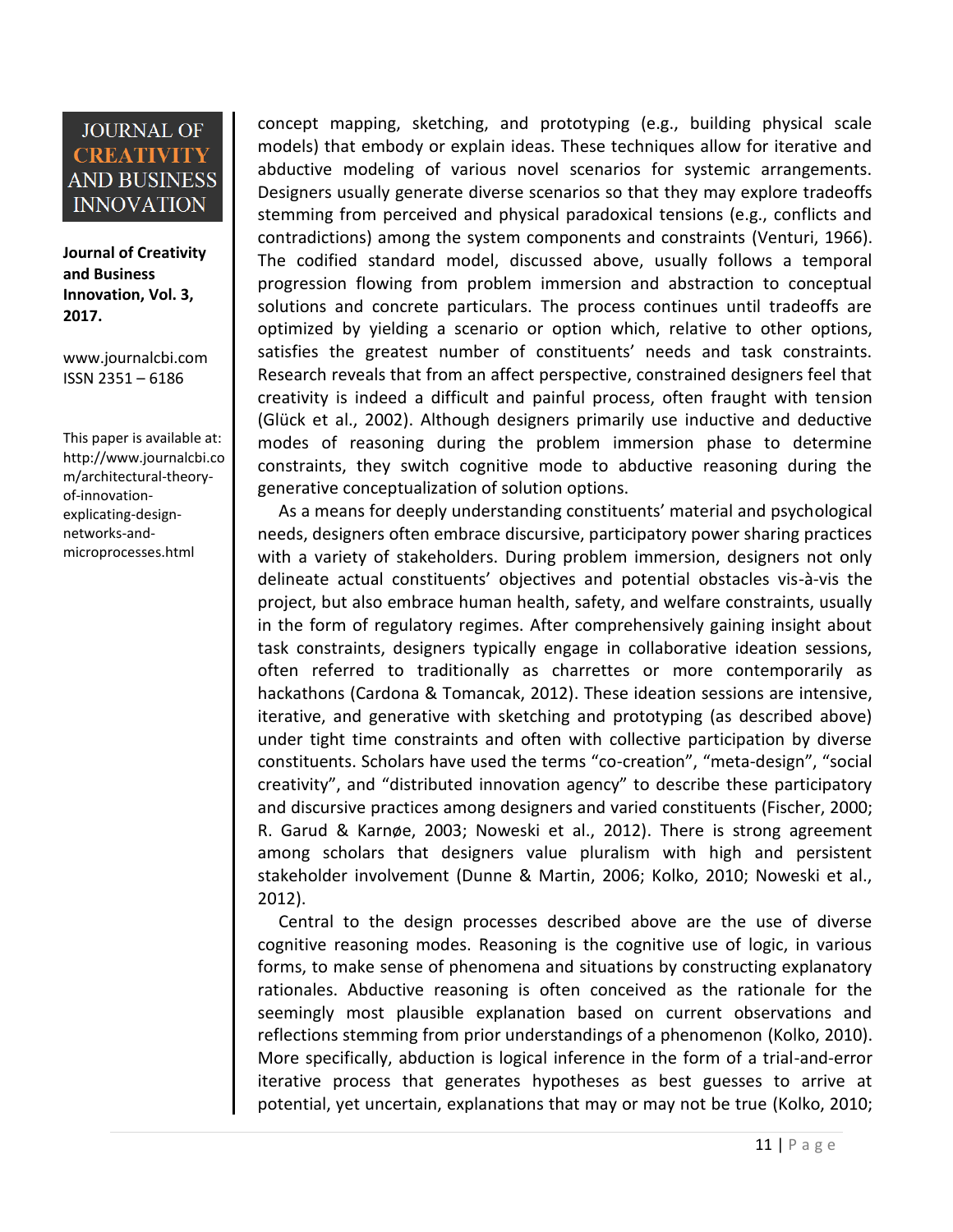**Journal of Creativity and Business Innovation, Vol. 3, 2017.**

[www.journalcbi.com](http://www.journalcbi.com/) ISSN 2351 – 6186

This paper is available at: [http://www.journalcbi.co](http://www.journalcbi.com/ideation-using-analogies.html) [m/architectural-theory](http://www.journalcbi.com/ideation-using-analogies.html)[of-innovation](http://www.journalcbi.com/ideation-using-analogies.html)[explicating-design](http://www.journalcbi.com/ideation-using-analogies.html)[networks-and](http://www.journalcbi.com/ideation-using-analogies.html)[microprocesses.html](http://www.journalcbi.com/ideation-using-analogies.html)

Mantere & Ketokivi, 2013; Peirce, Cohen, & Dewey, 1923, 2010; Schvaneveldt & Cohen, 2010). In contrast, deductive reasoning logically presents absolute or nearly certain and universal truths, derived from true premises. Inductive reasoning differs from abductive and deductive in that hypotheses are generalized or induced from specific and limited (bounded) observations. In a sense, inductive reasoning aims for, but does not guarantee universal truth and is restricted by the boundaries of specific observations (Arthur, 1994; Kolko, 2010). For ideational purposes, both deductive and inductive forms of reasoning are of limited usefulness since they can only offer existing information that was embodied in the known premises (Kolko, 2010). While deductive and inductive are most useful for aspects of problem immersion and analysis (Beckman & Barry, 2007), only abductive reasoning offers the potential for generating new findings and is sometimes referred to as "generative abduction". Abductive reasoning has a long tradition of usefulness in the physical sciences as well. Einstein's theory of general relativity is an example of significant scientific revelations that emerged from the use of abductive reasoning (Schvaneveldt & Cohen, 2010, p. 11). Accordingly, the cognitive use of abductive reasoning may be a necessary antecedent for novelty generation. Abduction allows for the generation of possible explanations when empirical information is either relatively limited or not feasible to collect. Lastly, abductive reasoning may work best for relativistic phenomenon that materialize from socially constructed situations in which there are constraints, but fewer positivistic absolutes.

Furthermore, emerging research explores "figure-ground assignment" (FGA), the ability of individuals to sort various components of images into close (figural) and distant (ground) planes, thus providing a sense of depth or dimension to a visually observed situation (Froyen, Feldman, & Singh, 2010). Present research suggests that FGA is important for mental rotations ability (visualization) (Froyen et al., 2010; Goeke et al., 2013) and, thus, positively influences novelty generation.

Despite what we know about design culture, abductive reasoning, and figureground assignment, the current literature offers little evidence or understanding of the systemic interactions among these variables. Also, there has been little research on FGA as well as the possible existence of other less-obvious or hidden dimensions that may contribute to design efficacy. Through this paper, we provide an initial glimpse into these interactions by studying textual artifacts produced by Architects. We focus on exploring the nuanced antecedents, especially abductive reasoning and FGA, embedded in the larger standard model design process. Our ultimate aim, with additional research beyond the scope of this paper, is to construct a more complete and predictive theory of concurrent change in institutions and organizations.

#### **Site and method**

For our exploratory ethnographic research, we examined textual artifacts, case studies, produced by Architects. Members of the American Institute of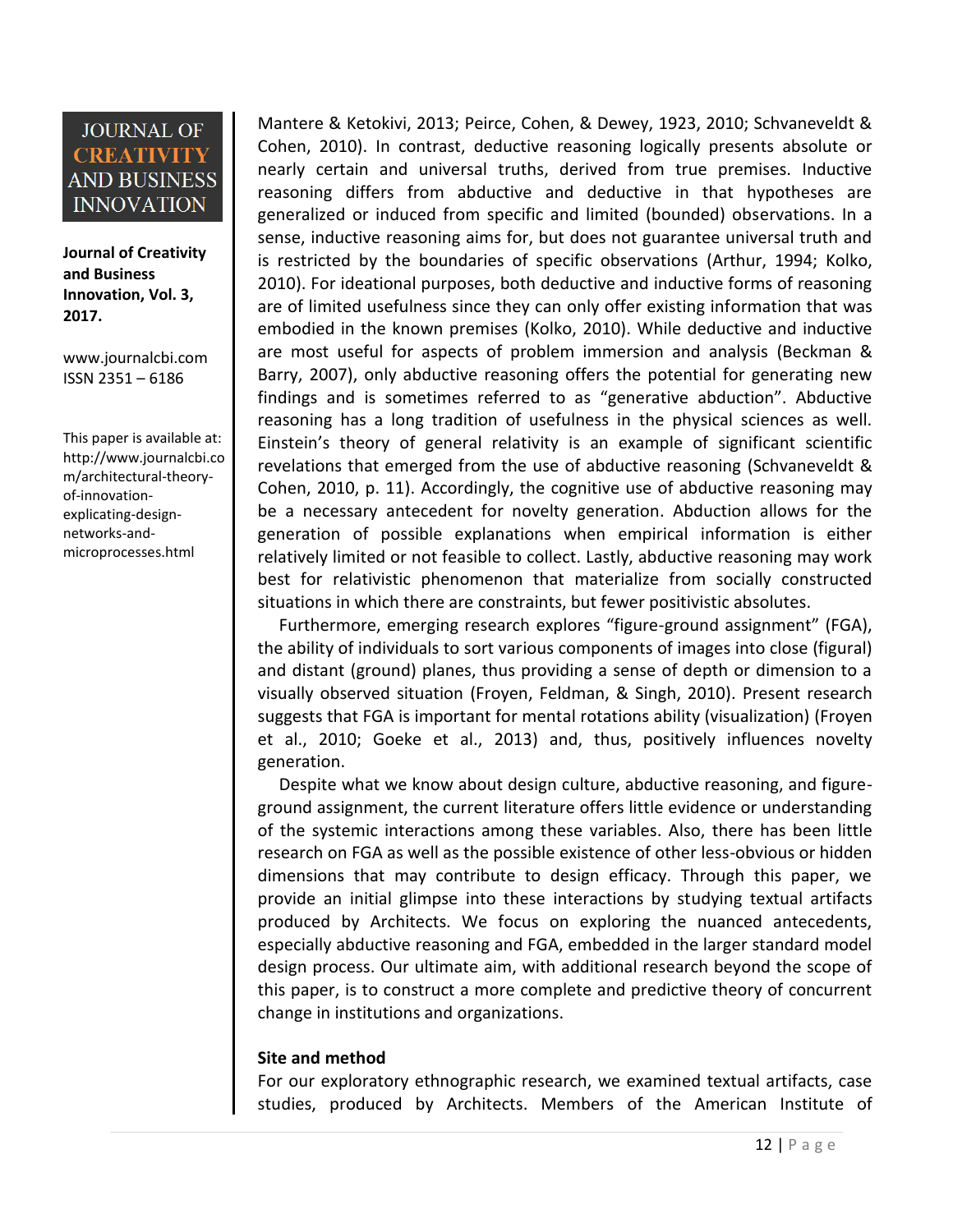**Journal of Creativity and Business Innovation, Vol. 3, 2017.**

[www.journalcbi.com](http://www.journalcbi.com/) ISSN 2351 – 6186

This paper is available at: [http://www.journalcbi.co](http://www.journalcbi.com/ideation-using-analogies.html) [m/architectural-theory](http://www.journalcbi.com/ideation-using-analogies.html)[of-innovation](http://www.journalcbi.com/ideation-using-analogies.html)[explicating-design](http://www.journalcbi.com/ideation-using-analogies.html)[networks-and](http://www.journalcbi.com/ideation-using-analogies.html)[microprocesses.html](http://www.journalcbi.com/ideation-using-analogies.html)

Architects (AIA), with the assistance of students enrolled in architectural programs at various universities, authored the cases. The AIA defines its mission as the "… the voice of the architectural profession … " (AIA, 2014a, p. 1).

Overall, the cases are discursive acts that aim to not only sustain the institution of architecture, but also further legitimize Architects' roles as master designers. Architects are an ideal group to study since, as many scholars have documented, they are recognized as being highly innovative and have been at the forefront of the sustainability movement which has resulted in institutional changes such as LEED certification incentives and "green" building code regimes, among others (Circo, 2008; De Lapaz, 2013; Diamond et al., 2006). Architects tend to be deeply concerned about sustainability since buildings are typically expected to last for 50 to 100 years (AIA, 2013), withstand various environmental challenges, and be adaptive (due to long life horizon) to emerging or unforeseen needs (Raghu Garud et al., 2008; Gharibpour, 2012; Vallero & Brasier, 2008). Although referred to as a discipline, the study of architecture is, by definition, actually interdisciplinary since it encompasses physical sciences, technological sciences and engineering, behavioral sciences, visual arts, humanities, the law and regulatory regimes, and health sciences (AIA, 2013; Gharibpour, 2012; Vallero & Brasier, 2008). Moreover, architecture is an ancient profession that dates back to at least Imhotep in Egypt around 2600 BC (Kemp, 2005, p. 159). Architects have refined, through the institutionalized transfer of knowledge over several centuries, a robust design model, infused with Vitruvian ideals, for designing buildings that are aesthetically pleasing, durable, and functional (Gharibpour, 2012). During the past century, Architects have been at the forefront of the interplay of institutional change and aspects of technological innovation such as the Bauhaus's attention to technological adaptation (Droste, 2006), green building's focus on sustainability (Banham, 1969; Hawkes, 1996), and smart building's application of artificial intelligence (Irani & Kamal, 2014).

The AIA Case Study Initiative called for the rigorous preparation of case studies or discursive artifacts to further develop the discipline of architecture and to diffuse information about the contemporary practice of architecture to the general public (AIA, 2014c). Furthermore, the AIA provided preparation guidelines that instruct authors to include an abstract, lessons learned, perspectives and stories of various constituents, and analysis of particulars relevant to the case (AIA, 2014b). Our research encompassed the total number of cases publicly available at the commencement of our data collection and analysis phase. These fourteen (14) cases totaling 577 pages of content, each providing a rich account of a particular architectural project, as described in Table 1. These cases are heterogeneous by building type, size, treatment type, context type, and sustainability efforts. Beyond these cases, the AIA offers other genres of artifacts including contract documents, a website with the AIA KnowledgeNet, advocacy guides, awards, documentation of best practices, continuing education content, incentive mandates, and conference and events (AIA, 2014d). Although we limited our initial research to these case studies, we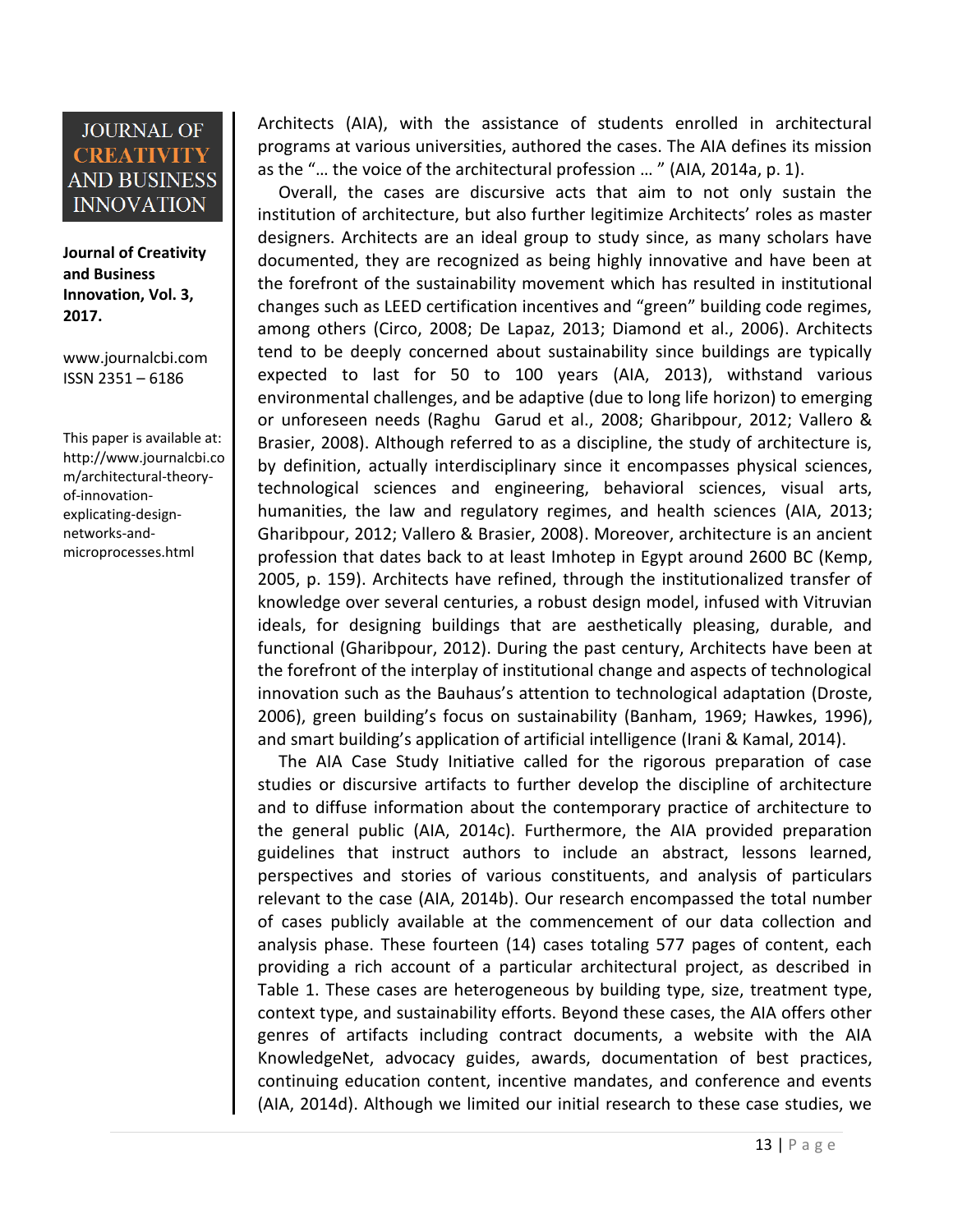**Journal of Creativity and Business Innovation, Vol. 3, 2017.**

[www.journalcbi.com](http://www.journalcbi.com/) ISSN 2351 – 6186

This paper is available at: [http://www.journalcbi.co](http://www.journalcbi.com/ideation-using-analogies.html) [m/architectural-theory](http://www.journalcbi.com/ideation-using-analogies.html)[of-innovation](http://www.journalcbi.com/ideation-using-analogies.html)[explicating-design](http://www.journalcbi.com/ideation-using-analogies.html)[networks-and](http://www.journalcbi.com/ideation-using-analogies.html)[microprocesses.html](http://www.journalcbi.com/ideation-using-analogies.html)

also pull from other genres in our findings and discussion sections below.

#### Table 1. Summary of artifacts (case studies)

#### **Case Study and Project Specifications**

**(building type, square footage, treatment, context, and sustainability)**

**Note:** For industry standard building type taxonomy see Architectural Record (2014).

**Asbury Villas** (Schlossberg et al., 2000). Multifamily Residential; 71,000 SF; New; Suburban: Mt. Lebanon PA. No explicit mention of sustainability or energy reduction measures.

**Baker Hall at Carnegie Mellon University** (Hunter et al., 2001). Colleges & Universities; 29,254 SF; Rehab; Urban: Pittsburgh PA. No explicit mention of sustainability or energy reduction measures.

**Big-D Construction Corporate Office Building** (Argyle, Day, Messenger, & Tuft, 2006). Office Buildings (Adaptive Reuse); 67,900 SF; Rehab; Urban: Salt Lake City UT. LEED Gold.

**Durham Research Center** (Hedges & Elijah-Barnwell, 2005). Laboratories; 286,506 SF; New; Urban: Omaha NE. Meets some LEED standards (conflicts with institutional requirements for hospitals and labs).

**Exploris: The Children's Museum About the World** (Anonymous, 2000). Museums; 84,000 SF; Rehab; Urban: Raleigh NC. No explicit mention of sustainability or energy reduction measures.

**Fire Ridge Elementary School** (Diercks et al., 2006). Schools K-12; 58,000 SF; New; Suburban: Elkhorn NE. Limited sustainability measures deployed.

**First National Tower** (Vidlak et al., 2004). Tall Buildings; 999,100 SF (40 Stories); New; Urban: Omaha NE. Limited sustainability and energy reduction measures deployed.

**Iowa Association of Municipal Utilities Office and Training Facility** (Hartl et al., 2002). Office Buildings; 115,000 SF; New; Urban, under 100k: Ankeny IA. Pre-LEED sustainability approach deployed.

**Juvenile Services Center Design Challenges and Opportunities** (Sullivan et al., 2005). Civic Buildings; 20,000 SF; New; Urban, under 100k: San Luis Obispo CA. Pre-LEED, but limited energy efficiency measures deployed.

**Leazar Hall Renovation** (Beaver, Coupland, Freeman, Kolepp, & Rydell, 2006). Colleges & Universities; 56,303 SF; Rehab; Urban: Raleigh NC. Limited sustainability and energy reduction measures deployed.

**Planning Phoebe's Field** (Lally, Cennamo, McGrath, Moulton, & Vernon, 2007). Parks and Public Spaces; N/A SF; New; Urban, under 100k: Blacksburg VA. No explicit mention of sustainability or energy reduction measures.

**Strategic Air & Space Museum** (Anonymous, 2003). Museums; 255,000 SF; New; Rural: Ashland NE. No explicit mention of sustainability or energy reduction measures.

**The EpiCenter: Artists for Humanity** (Ries, Berkolayko, deBarros, Pitzer, & Bokov, 2007). Design Studios; 23,500 SF; New (Brownfield); Urban: Boston MA. LEED Platinum.

**Veterans Park Educational Campus** (Black, Everhart, Johnson, & Wilson, 2001). Schools K-12; 411,108 SF; New; Urban: Wilmington NC. No explicit mention of sustainability or energy reduction measures.

For this ethnographic study, we collected and analyzed data from innovation and sustainability cases (artifacts) written by Architects in order to gain deeper insight into design culture and practices and to shed more theoretical light on PCN and FGA as discussed earlier. In addition, we aimed to deconstruct or determine if there were other less obvious or "surprise" practices by Architects enmeshed in the larger design process (standard model).

We used a textual content or discourse analysis and interpretive coding approach with the intent to generate useful meanings (Berg, 2009; Creswell, 2003; Saldaña, 2009). Each investigator, working independently, conducted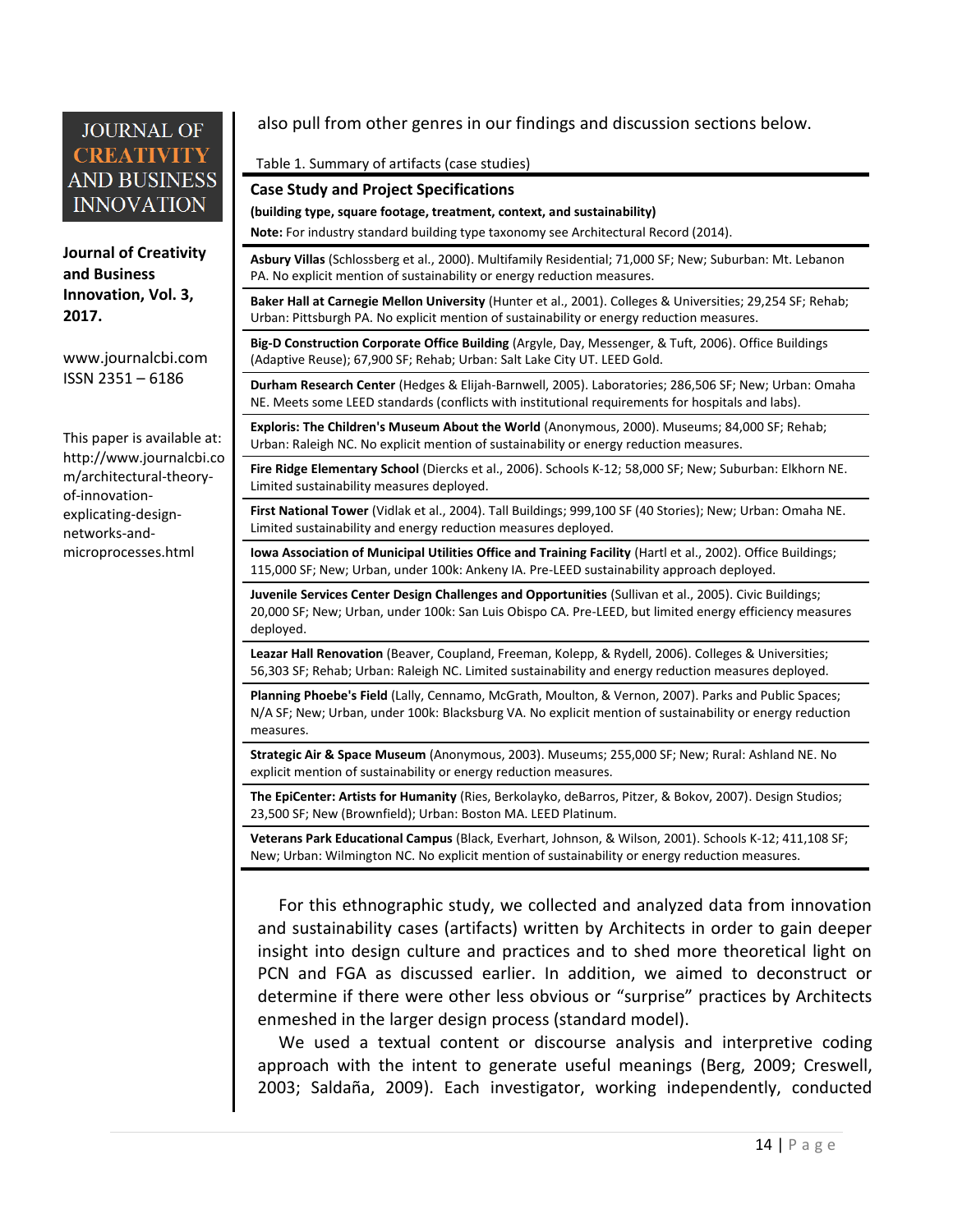**Journal of Creativity and Business Innovation, Vol. 3, 2017.**

[www.journalcbi.com](http://www.journalcbi.com/) ISSN 2351 – 6186

This paper is available at: [http://www.journalcbi.co](http://www.journalcbi.com/ideation-using-analogies.html) [m/architectural-theory](http://www.journalcbi.com/ideation-using-analogies.html)[of-innovation](http://www.journalcbi.com/ideation-using-analogies.html)[explicating-design](http://www.journalcbi.com/ideation-using-analogies.html)[networks-and](http://www.journalcbi.com/ideation-using-analogies.html)[microprocesses.html](http://www.journalcbi.com/ideation-using-analogies.html)

interpretive readings of each artifact document then recorded overall impressions and created codes that captured important concepts, practices, and assumptions. Also, we evaluated each coded passage and denoted any particular metaphors or meanings evident in the passage (Fairhurst & Putnam, 2004). Next we conducted a series of meetings to generate a master list of codes and meanings. In areas of disagreement, which was more the exception than rule, we debated and developed new codes accordingly and revisited cases as necessary. During the analysis phase, we grouped similar codes into categories and generated a taxonomy with three constructs as delineated and discussed in the sections below.

Our ability to translate and generate meaning was perhaps facilitated by our own interdisciplinary backgrounds. We, both investigators, were each originally educated as Architects and had practiced architecture before becoming management scholars. While this domain expertise was useful, it required us to deliberately suspend and subordinate our own personal beliefs about the practice of architecture arising from previous experiences, and focus closely on the words and meanings imbued in each artifact (Fairhurst & Putnam, 2004).

Our method is consistent with that used by ethnographers, qualitative researchers, and discourse analysts (Fairhurst & Putnam, 2004; Ketokivi & Mantere, 2010; LeCompte & Schensul, 2013; Mantere & Ketokivi, 2013; Schensul, Schensul, & LeCompte, 2013). They have long collected and studied artifacts or objects as a means to gaining deeper understandings of a particular culture or subculture. They usually focus on material objects imbued with meanings and history that members of the focal culture regard as special and useful (LeCompte & Schensul, 2013). Artifacts might include tools, documents, foods, devices of play, decorative items, sacramental objects, clothing, structures, and other items (Chiseri-Strater & Sunstein, 1997). According to J. Potter (1996), ethnography in the form of textual or document analysis focuses on talk and texts as social practices and on the resources that enable those practices. For example, studies of racism have been concerned with the way descriptions are arranged in particular contexts to legitimize the blaming of a minority group (Jonathan Potter & Wetherell, 1988) and with the resources ("interpretative repertoires") that are available in a particular cultural setting for legitimating racist practices for example (Calas & Smricich, 1999; Wetherell & Potter, 1992). Discourse analysts have focused on issues of stake, accountability, relations, and process by reviewing how people manage pervasive issues of blame and responsibility (Edwards & Potter, 1993; Wodak & Meyer, 2009). Also, they have studied the way descriptions are put together to label actions and manage accountability (Wetherell & Potter, 1992).

Through our rigorous inquiry and analysis, we provide observations that contribute to an arising discourse about the nature of design culture and the phenomenon of its abductively generative and creative forces. We believe these contributions will stimulate debate and, ultimately, translate into potential systemic antecedents for change and innovation occurring in institutional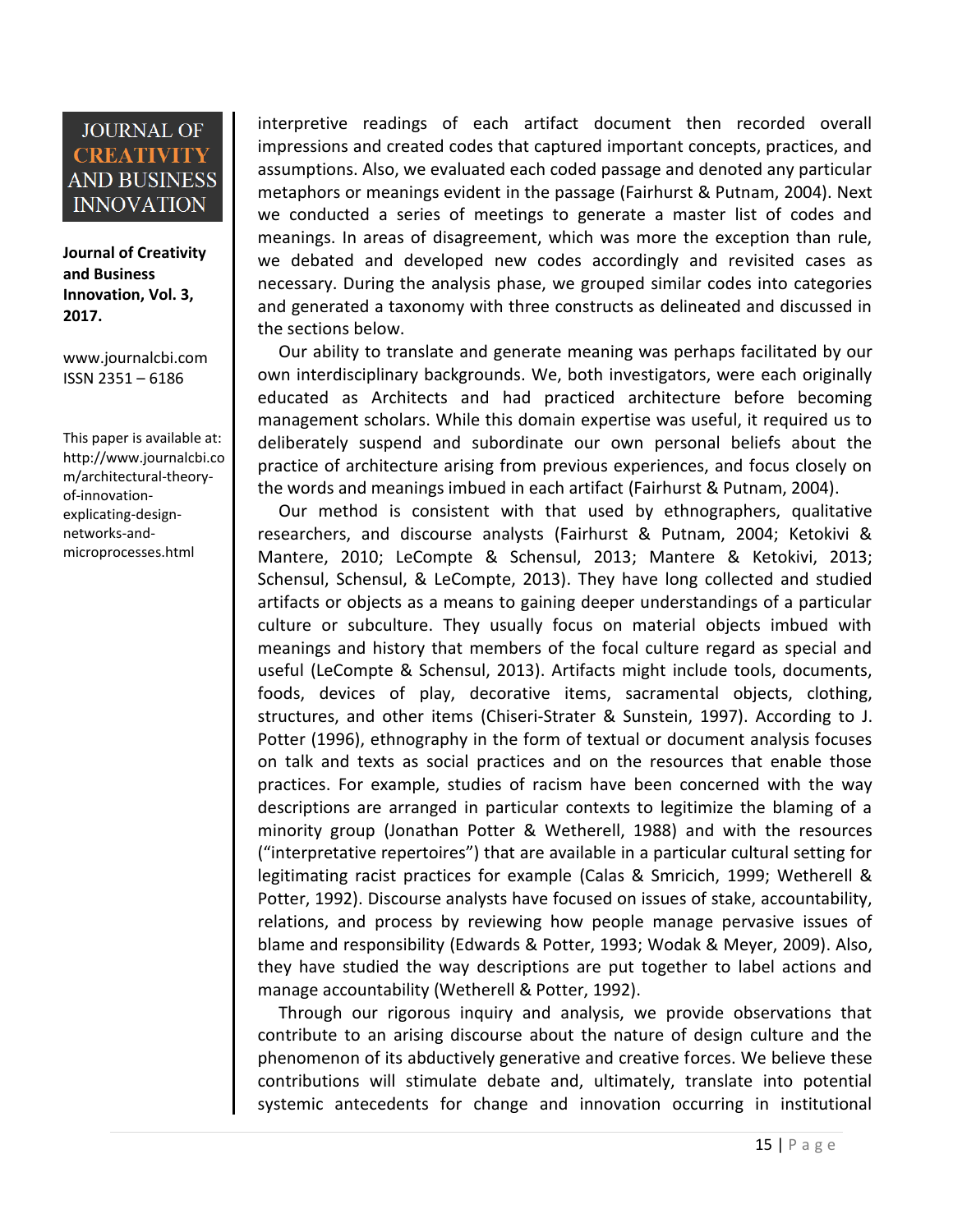**Journal of Creativity and Business Innovation, Vol. 3, 2017.**

[www.journalcbi.com](http://www.journalcbi.com/) ISSN 2351 – 6186

This paper is available at: [http://www.journalcbi.co](http://www.journalcbi.com/ideation-using-analogies.html) [m/architectural-theory](http://www.journalcbi.com/ideation-using-analogies.html)[of-innovation](http://www.journalcbi.com/ideation-using-analogies.html)[explicating-design](http://www.journalcbi.com/ideation-using-analogies.html)[networks-and](http://www.journalcbi.com/ideation-using-analogies.html)[microprocesses.html](http://www.journalcbi.com/ideation-using-analogies.html)

universes replete with temporal constellations of networked organizations. Our research encompasses fourteen (14) independently crafted cases. This substantial pool of artifacts combined with information from other literature allows for enhanced verification, triangulation, and, as such, greater pattern recognition (Berg, 2009; Creswell, 2003; Saldaña, 2009). It is not within the scope of this paper to offer a comprehensive theory, but rather it is our intent to be generative and propose possible explanations in an area that has been principally underexplored. We aim to reveal potential meanings that, with further study and debate, might be useful for generating even more explanations or eventually reaching saturation and theory construction (Eisenhardt, 1989; Glaser & Strauss, 1967; Strauss & Corbin, 1998). We believe this work will eventually translate into systemic process antecedents for change and innovation.

#### **Findings**

Through our analysis of the case texts we identify three (3) change constructs prevalent in architectural practice and yet not present in management literature: *paradoxical cognition, network ensembles,* and *interpretive microprocesses*. The case narratives provide evidence that Architects explicitly or assumedly use these constructs throughout the entire design process. These are delineated in Figure 1 and described below.

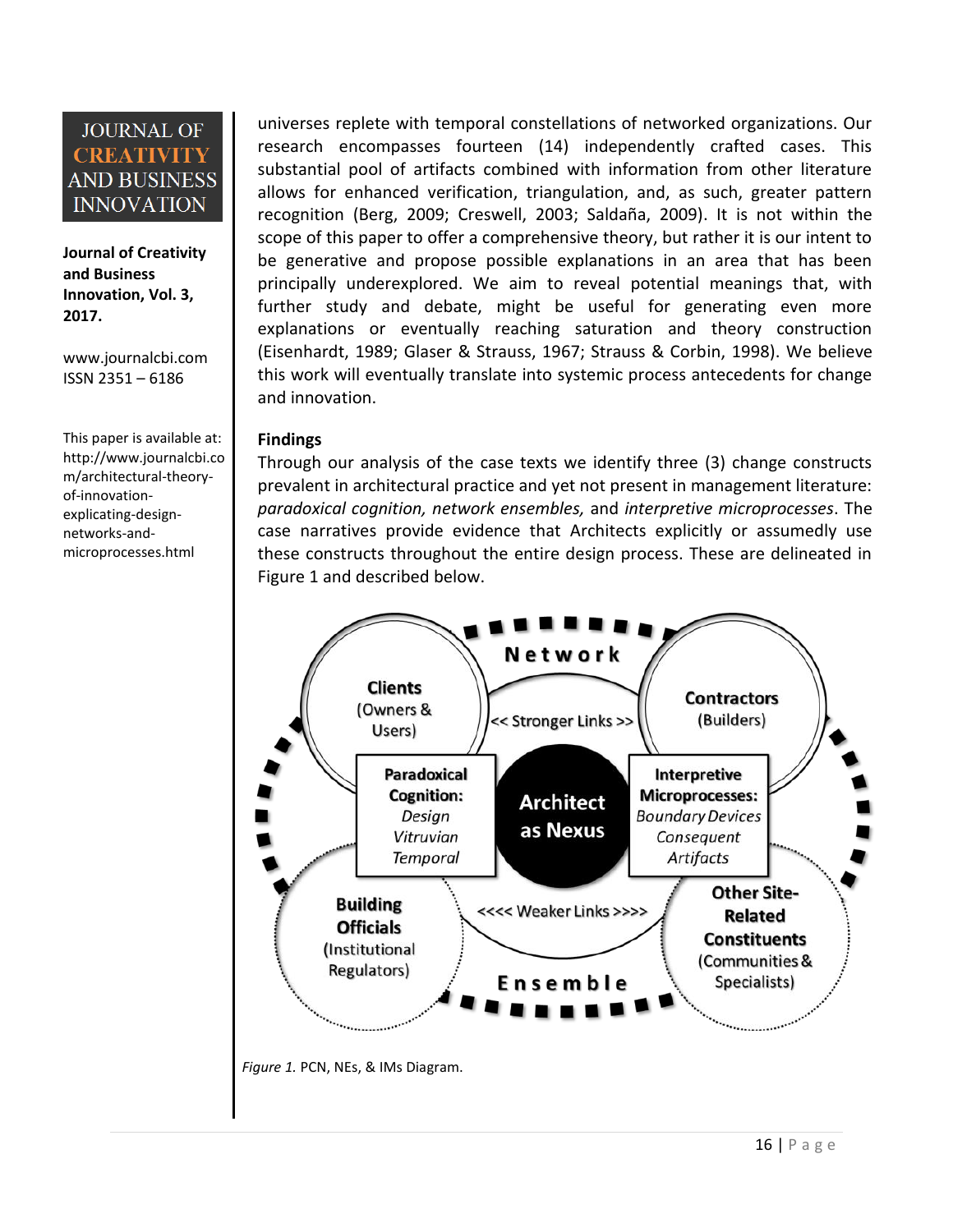**Journal of Creativity and Business Innovation, Vol. 3, 2017.**

[www.journalcbi.com](http://www.journalcbi.com/) ISSN 2351 – 6186

This paper is available at: [http://www.journalcbi.co](http://www.journalcbi.com/ideation-using-analogies.html) [m/architectural-theory](http://www.journalcbi.com/ideation-using-analogies.html)[of-innovation](http://www.journalcbi.com/ideation-using-analogies.html)[explicating-design](http://www.journalcbi.com/ideation-using-analogies.html)[networks-and](http://www.journalcbi.com/ideation-using-analogies.html)[microprocesses.html](http://www.journalcbi.com/ideation-using-analogies.html)

#### **Paradoxical cognition (PCN)**

The first change construct is the cognitive style Architects deploy to generate novelty by addressing perceived contradictory or paradoxical intentions and information (Miron-Spektor, Gino, & Argote, 2011). Generally, PCN describes the phenomenon of decision-making that is focused on integrating conflicting and possible contradictory expectations (Smith & Tushman, 2005). The texts reveal that Architects iteratively ruminate over explicit and implicit paradoxes throughout the entire project process. PCN manifests through abductive reasoning, which is used to resolve tradeoffs among conflicting and seemingly contradictory needs and constraints. Architects view tensions arising from competing forces not as negative conditions or hindrances to resolutions, but instead as opportunities to enrich processes, improve designs and ultimately yield optimally balanced solutions. This text exposes the assumption evident in many of the cases: "It is evident that the nature of a renovation project presents numerous barriers in project completion. However, these potential problems have made the project that much more interesting for the involved parties." (Beaver et al., 2006, pp. 13-14)

PCN is an integral part of practice since Architects are educated to be normatively committed to creating shelter and protection. The tension between sheltered and unsheltered or inside and outside is a fundamental consideration. Expanding further upon this tension, architecture manifests the choices between technology and nature. This is evident in the tension between building and landscape, artificial light and sunlight, and conditioned air and fresh air. Each of these tensions presents positive and negative tradeoffs relative to constituents' perceptions and needs. Case evidence suggests that Architects iteratively generate several diverse options in seeking to optimally balance competing forces for each design situation:

Often, however, the architect, faces difficult trade-offs. At the Juvenile Services Center, generous spaces were requested, yet the budget was limited. A normalized environment was desired, but safety and security could not be compromised. Site constraints limited the buildable area and created a public and a semi-private side to the project. All decisions had to be evaluated against a strict budget that had been established five years before the project was ready for construction bids. (Sullivan et al., 2005, p. 35)

Building upon the FGA literature described earlier, the case evidence suggests that FGA is an essential ingredient of the holistic thinking required for PCN and for achieving the optimal balance desired among competing project forces. FGA aids Architects to perform paradoxical cognition by prioritizing certain needs or constraints against competing needs and constraints. By viewing components as related foreground and background elements, Architects achieve the necessary isolation to define particular needs, constraints, and affordances while concurrently grasping the important connections, linkages and network relations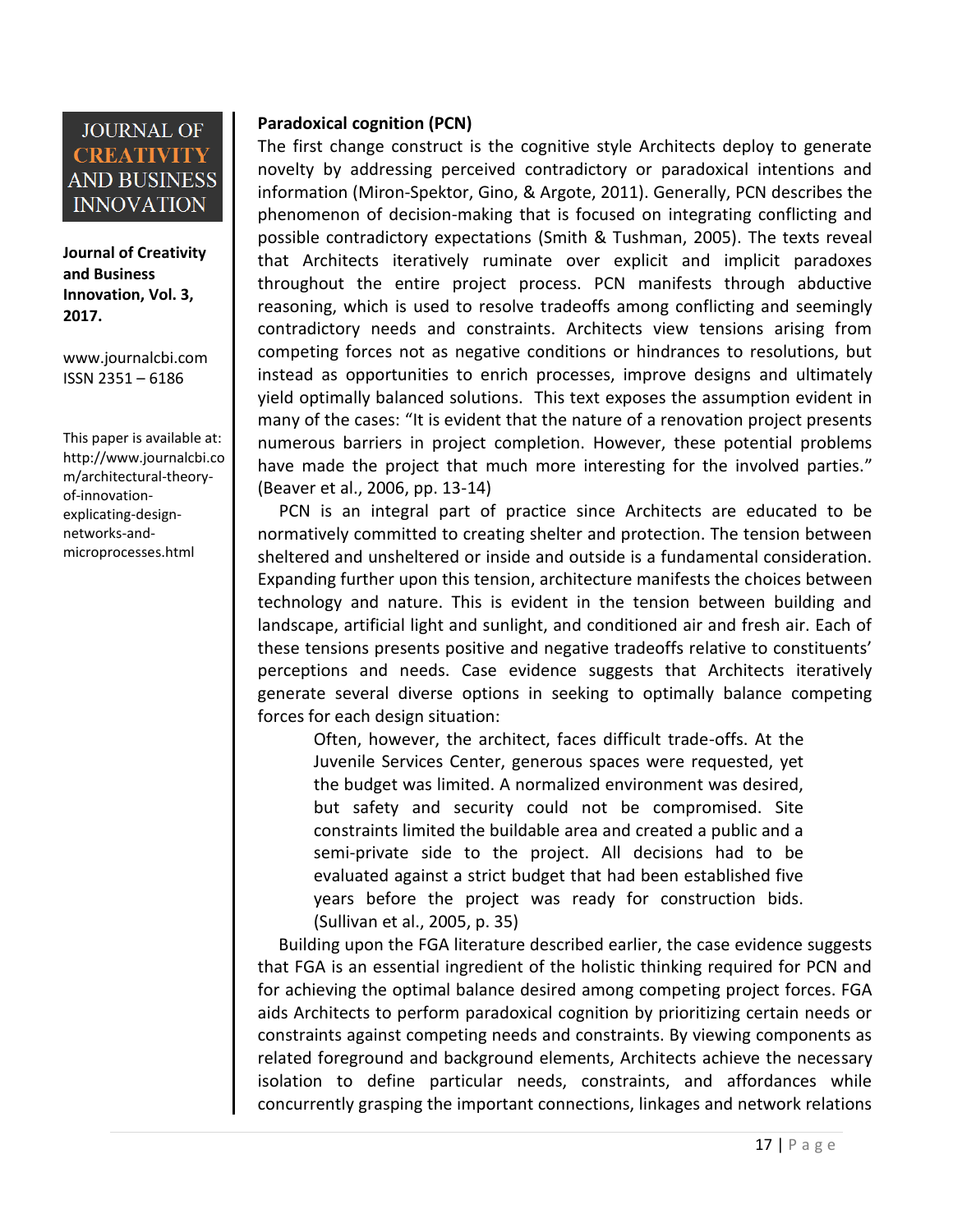**Journal of Creativity and Business Innovation, Vol. 3, 2017.**

[www.journalcbi.com](http://www.journalcbi.com/) ISSN 2351 – 6186

This paper is available at: [http://www.journalcbi.co](http://www.journalcbi.com/ideation-using-analogies.html) [m/architectural-theory](http://www.journalcbi.com/ideation-using-analogies.html)[of-innovation](http://www.journalcbi.com/ideation-using-analogies.html)[explicating-design](http://www.journalcbi.com/ideation-using-analogies.html)[networks-and](http://www.journalcbi.com/ideation-using-analogies.html)[microprocesses.html](http://www.journalcbi.com/ideation-using-analogies.html)

relevant to the project. This yields a more holistic view of the project situation. Martin and Austen (1999) propose that for the integrative thinker, foregrounding and backgrounding variables is an active process of spatial manipulation akin to cutting and moving parts. Our research expands upon this understanding by identifying FGA as an essential cognitive attribute which, when coupled with abductive reasoning, enables Architects to perform paradoxical cognition. Architects achieve paradoxical balance through the ability to isolate competing needs and prioritize them as each project situation demands. The design of the architectural object is continuously seen against a background of constituent needs, history and historic narratives, site and context, technological constraints and affordances, institutional constraints and incentives, dominant archetypes, and the Vitruvian ideals. Moreover, Architects deploy FGA when determining metrics of success, design appropriateness, and aspects of time and pacing relevant to the project design process. For example, FGA is useful for determining when to proceed quickly, when to proceed slowly, and for prioritizing project tasks and objectives. Through our analysis of the case texts, three particular paradoxes emerge: Design, Vitruvian and Temporal. These paradoxes are explained below.

**Design Paradox.** This is the primary cognitive view adopted by Architects to understand and frame the competing forces of the design object, the design site, the design process, and the design constituents involved in creating and ultimately interacting with the object. The object is the architectural creation, usually a building, whereas the site is the context for the object and consists of both physical features (landscape, extant built environment, etc.) and communal patterns (the culture of local actors and groups, users, etc.). As discussed earlier, the legitimized and widely accepted codified design process is often referred to as the "standard model". Common constituent groups encompass both human actors and technological actants (Edgell, 2014; Latour, 2005). Actor groups include designers, engineers, clients, users, builders, suppliers, community members, and institutional members. Technological actant groups include Architectural and engineering firms, other business entities, community organizations, and institutional bodies. The case texts suggest that Architects are fundamentally concerned with balancing the tensions among object, site, process and constituents. Important variables that predict how these tensions might be resolved include firm identity type, treatment type (see table 1), and building type. While all seem to contribute, firm identity type is often the most influential lens through which Architects understand, interpret, and frame project situations.

Firm identity reflects the fundamental choices made by Architects to organize and pattern their firms as more *practice-* or *business-centered.* The Weld-Coxe (Coxe et al., 1986) typology uses these conceptions to frame a continuum on which firms locate their identities. The case texts support the wide acceptance of this identity model:

It is difficult to describe Burt Hill as one pure type of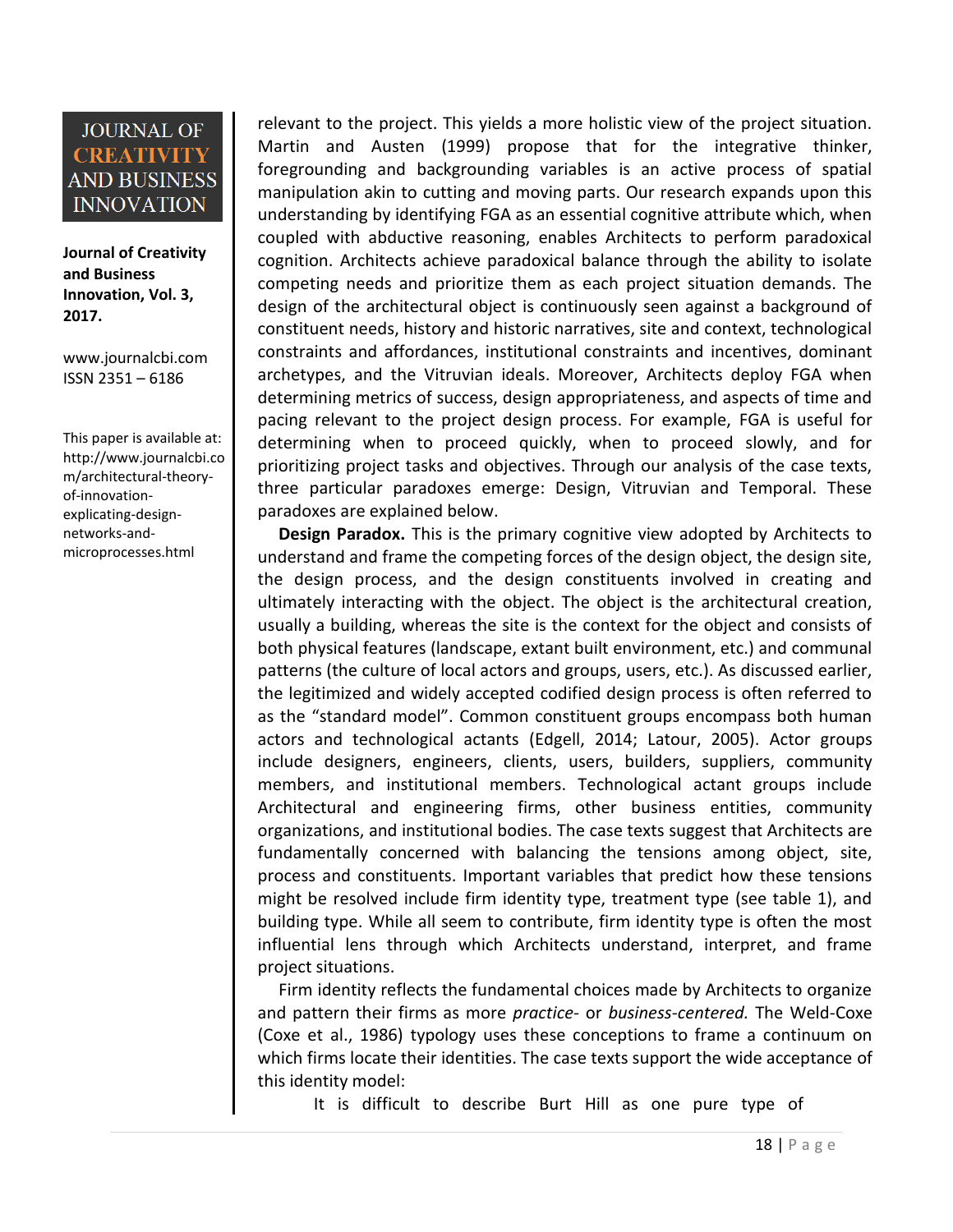**Journal of Creativity and Business Innovation, Vol. 3, 2017.**

[www.journalcbi.com](http://www.journalcbi.com/) ISSN 2351 – 6186

This paper is available at: [http://www.journalcbi.co](http://www.journalcbi.com/ideation-using-analogies.html) [m/architectural-theory](http://www.journalcbi.com/ideation-using-analogies.html)[of-innovation](http://www.journalcbi.com/ideation-using-analogies.html)[explicating-design](http://www.journalcbi.com/ideation-using-analogies.html)[networks-and](http://www.journalcbi.com/ideation-using-analogies.html)[microprocesses.html](http://www.journalcbi.com/ideation-using-analogies.html)

architecture practice. In certain instances they can be considered both business centered and practice centered. As a large firm they appear to be business-centered. Since there is a large staff to support, financial and business structure are always important. Burt Hill does pride itself on working in multidisciplinary teams and draws upon the resources of each team member to meet client and project needs. For the majority of their work, however they fit into the practice-centered category, which shows its strength in service. (Hunter et al., 2001, p. 8)

In the cases, firm identity often predicts how firms define "quality design", determine criteria for project success, and, thus, how they resolve design paradoxes. Although the interpretation of "quality" as a value varies by firm and project, quality design is a dominant narrative in the case texts. Firms with *practice-centered identities* often conceive of and measure quality as an expression of Vitruvian ideals; these firms value robust iterative design processes that generate high degrees of novelty and pleasing objects. They emphasize aesthetics and the sensory and experiential satisfaction of actors over "service" values (e.g., functional, temporal, and economic concerns) (Moustafellos, 2014). For instance, greater design process emphasis often correlates with reduced firm profitability:

Cannon Architects measure success primarily through the satisfaction of the client, as well as their delivery of exceptional design work, as befitting of the firm's identity and culture as a small, innovative, design-oriented firm. Although the project was less profitable for the firm, strict accounting measures in correlating hours worked and production are not stressed in the firm's organizational strategy. The architects most often would spend extra time refining ideas, redrawing numerous alternates to meet budget pressures, and upfront measurement and verification without additional fees. (Beaver et al., 2006, p. 18)

This emphasis on Vitruvian ideals and robust processes may also result in potentially higher costs to clients. However, clients are deeply embedded in design processes and in defining the project objectives and success criteria. Clients may ultimately choose to assume greater project costs for what they perceive to be the value of better quality objects: "Often when Mr. Livingood [the client] is questioned about the extra investment in their building he will respond, 'You can't put a price on good design.'" (Argyle et al., 2006, p. 8)

Conversely *business-centered* firms may be more willing to reduce their focus on achieving Vitruvian ideals and accept condensed design processes in exchange for greater firm profitability. The case texts indicate that this is usually achieved by decisions to better serve clients' usability, temporal, economic needs and, thus, reduce projects' costs or durations. For example: "Perkins Eastman believes it is more business centered than practice-centered. This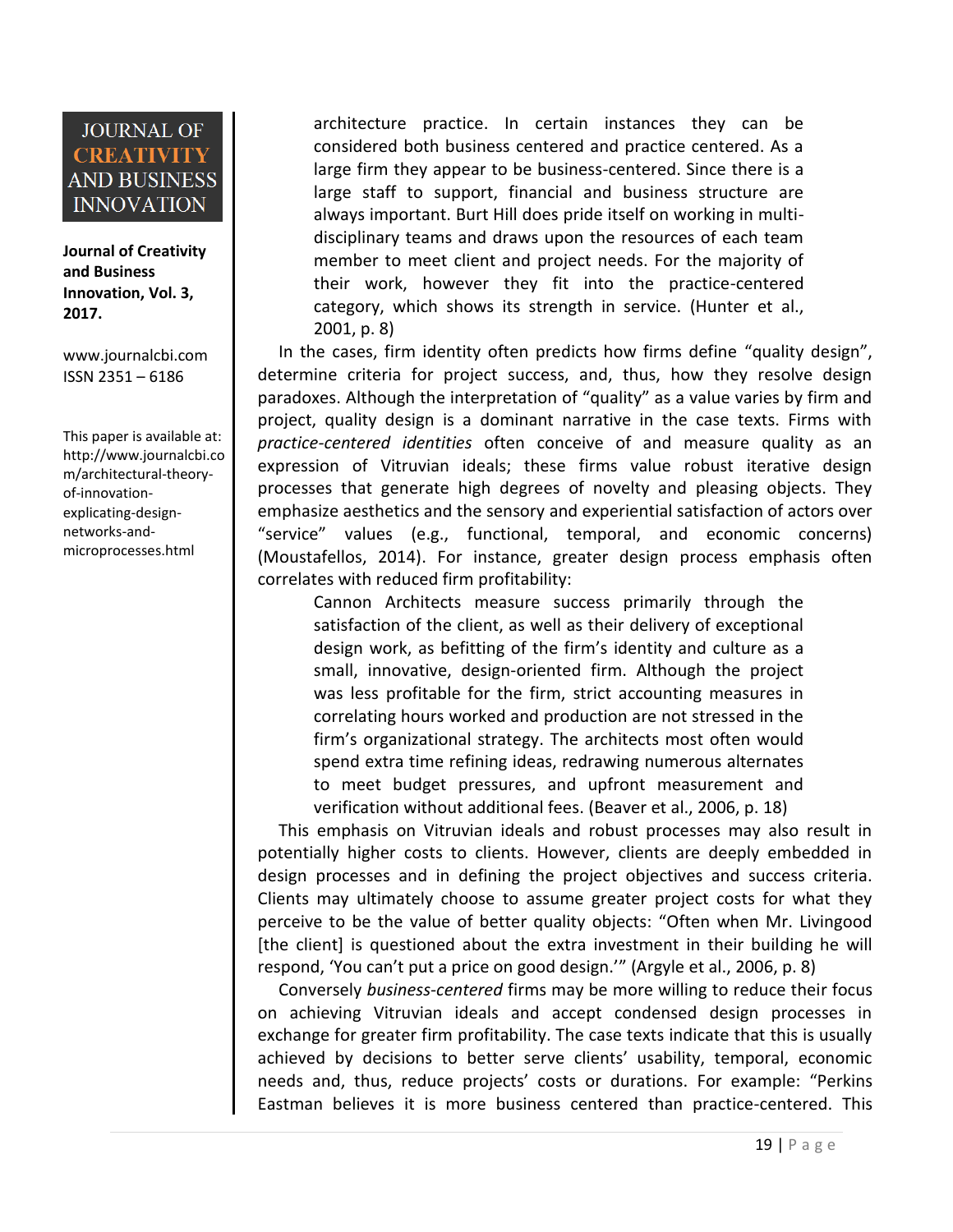**Journal of Creativity and Business Innovation, Vol. 3, 2017.**

[www.journalcbi.com](http://www.journalcbi.com/) ISSN 2351 – 6186

This paper is available at: [http://www.journalcbi.co](http://www.journalcbi.com/ideation-using-analogies.html) [m/architectural-theory](http://www.journalcbi.com/ideation-using-analogies.html)[of-innovation](http://www.journalcbi.com/ideation-using-analogies.html)[explicating-design](http://www.journalcbi.com/ideation-using-analogies.html)[networks-and](http://www.journalcbi.com/ideation-using-analogies.html)[microprocesses.html](http://www.journalcbi.com/ideation-using-analogies.html)

means that the Client satisfaction is more important than architectural aesthetics." (Schlossberg et al., 2000, p. 6) Additionally:

Clearly the use of an evolved, mature, prototypical design results in production cost savings, some of which can be passed onto the client. This strategy also results in a shorter design time frame and an earlier construction start. Established costing patterns also allow both architect and client to select materials with increased confidence that construction costs are under control. (Diercks et al., 2006, p. 30)

As these passages reveal, Architects seek to optimally balance the design paradox forces as a means to manifesting their perceptions of quality design. Although firms' definitions of quality vary, all case firms emphasize successful balancing of the tradeoffs among the design paradox forces. Furthermore, firms' intentions to find balance vis-à-vis the design paradox influences the development of the secondary paradoxes and other constructs discussed below.

**Vitruvian Paradox.** In creating design objects, Architects seek to balance potential contradictions arising from the Vitruvian ideals of aesthetic pleasure, functionality, and durability as described earlier. Again, firm identity, project treatment type, and building type seem to predict how architectural firms prioritize the three Vitruvian principles.

In the cases, practice-centered firms frequently emphasize aesthetics and novelty generation whereas business-centered firms tend to stress usability in the form of functionality and durability. Regardless of these prioritization differences, all firms highly value the iterative search for balance among the Vitruvian principles when designing objects; the normative goal is to create a "quality" or "best" designed object:

The designer's responsibility is to effectively mesh solutions to the diverse design criteria into an overall "highest and best design." Design of a specific correctional project requires a mix of *theoretical* (e.g., spirit, beauty, and site adaptation), *pragmatic* (e.g., structure, mechanical systems, roof details, door schedules, and security system components), and *functional* (e.g., youth safety, direct supervision, and efficiency of operations) solutions. This combination of the theoretical, pragmatic, and functional solutions requires creative judgment in order to set and juggle priorities during design. (Sullivan et al., 2005, p. 36)

Firms that value aesthetic pleasure and novelty generation shift the balance of their choices toward the appearance and spatial experience of the building as well as their conceptual artistic interests. They focus on heightening constituents' emotional responses and satisfaction derived through sensory interaction with the object.

As a firm, Cannon Architects are more focused on the practice rather than the business aspect of design. This focus on practice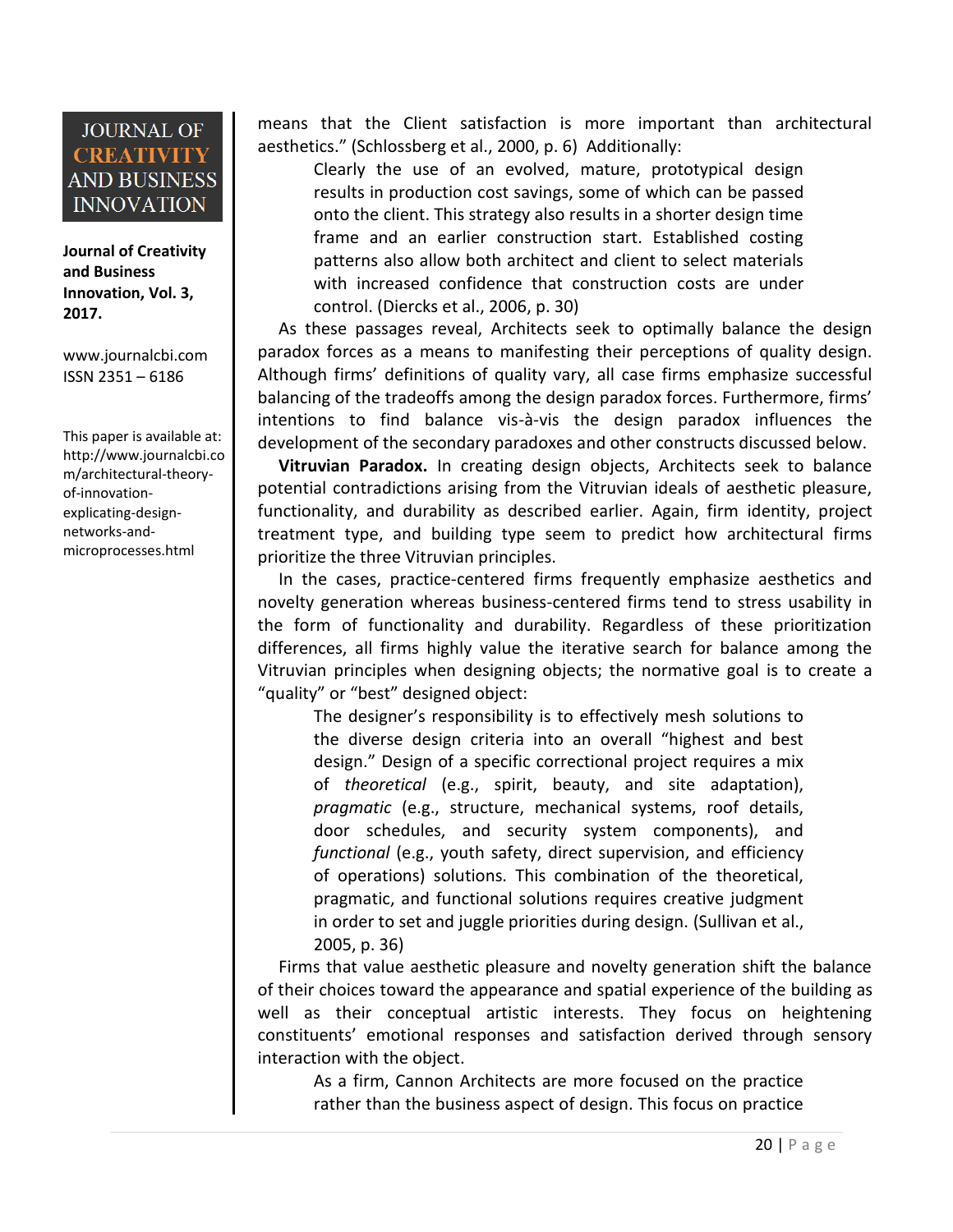**Journal of Creativity and Business Innovation, Vol. 3, 2017.**

[www.journalcbi.com](http://www.journalcbi.com/) ISSN 2351 – 6186

This paper is available at: [http://www.journalcbi.co](http://www.journalcbi.com/ideation-using-analogies.html) [m/architectural-theory](http://www.journalcbi.com/ideation-using-analogies.html)[of-innovation](http://www.journalcbi.com/ideation-using-analogies.html)[explicating-design](http://www.journalcbi.com/ideation-using-analogies.html)[networks-and](http://www.journalcbi.com/ideation-using-analogies.html)[microprocesses.html](http://www.journalcbi.com/ideation-using-analogies.html)

resulted as a perfect match with the user group. As designers, they are focused more on good design, gaining experience, building client based relationships, and the desire to get the job done…They are ultimately more concerned with the end result and providing a good design than with profits. Steve Berg commented on the fact that Cannon Architects are comprised of architects who will not let a design suffer because of lack of fees. They strive for a great end product rather than let the design be governed by business realities. (Beaver et al., 2006, p. 21)

Firms that prioritize functionality shift the balance of their choices toward optimizing aspects of building usage and fulfilling constituents' utilitarian needs: "They hoped to gain as much square footage as possible, but had to find a balance between quantity of space and quality of space." (Beaver et al., 2006, p. 7)

Firms that prioritize durability shift the balance toward sustainability and, as such, the performance of the building over time and extending the life cycle of materials and construction assemblies. This includes greater focus on environmental impact and on achieving institutional incentives such as Leadership in Energy & Environmental Design (LEED) certifications by the US Green Building Council (USGBC, 2014). The case texts reveal that designing for durability in the form of LEED certification is often at the expense of aesthetic and functional considerations. Also, this requires firms to prioritize long-term over short-term views as explained in the temporal paradox section. In addition to endogenous project criteria including history, existing conditions and constituent interests, Architects deploy interpretive microprocesses such as boundary devices to interact with institutional fields. For example, they consider tradeoffs among potentially contradictory and complex exogenous health, safety, and welfare (HSW) regimes (e.g., zoning ordinances, general and building type-specific codes) that highly influence resolution of the Vitruvian principles. Two supporting passages include: "The Big-D corporate headquarters was an interesting blend of an historic preservation and LEED certified project. These two programs were, by their very nature, in opposition." (Argyle et al., 2006, p. 10); and "The highly regulated specifications for hospitals and labs creates [sic] difficulties in accomplishing LEED objectives." (Hedges & Elijah-Barnwell, 2005, p. 50)

**Temporal Paradox.** Throughout the cases, the temporal considerations of past, present and future states emerge as important variables. Beginning with the tension between past and present, many of the cases emphasize the importance of past history when considering present needs. Understanding the past is seen as an essential antecedent for enacting change since the past provides important asynchronous context and may define identities of constituents, organizations, sites, or objects. Architects often create novel object identities by drawing upon exogenous contextual aspects of sites while meeting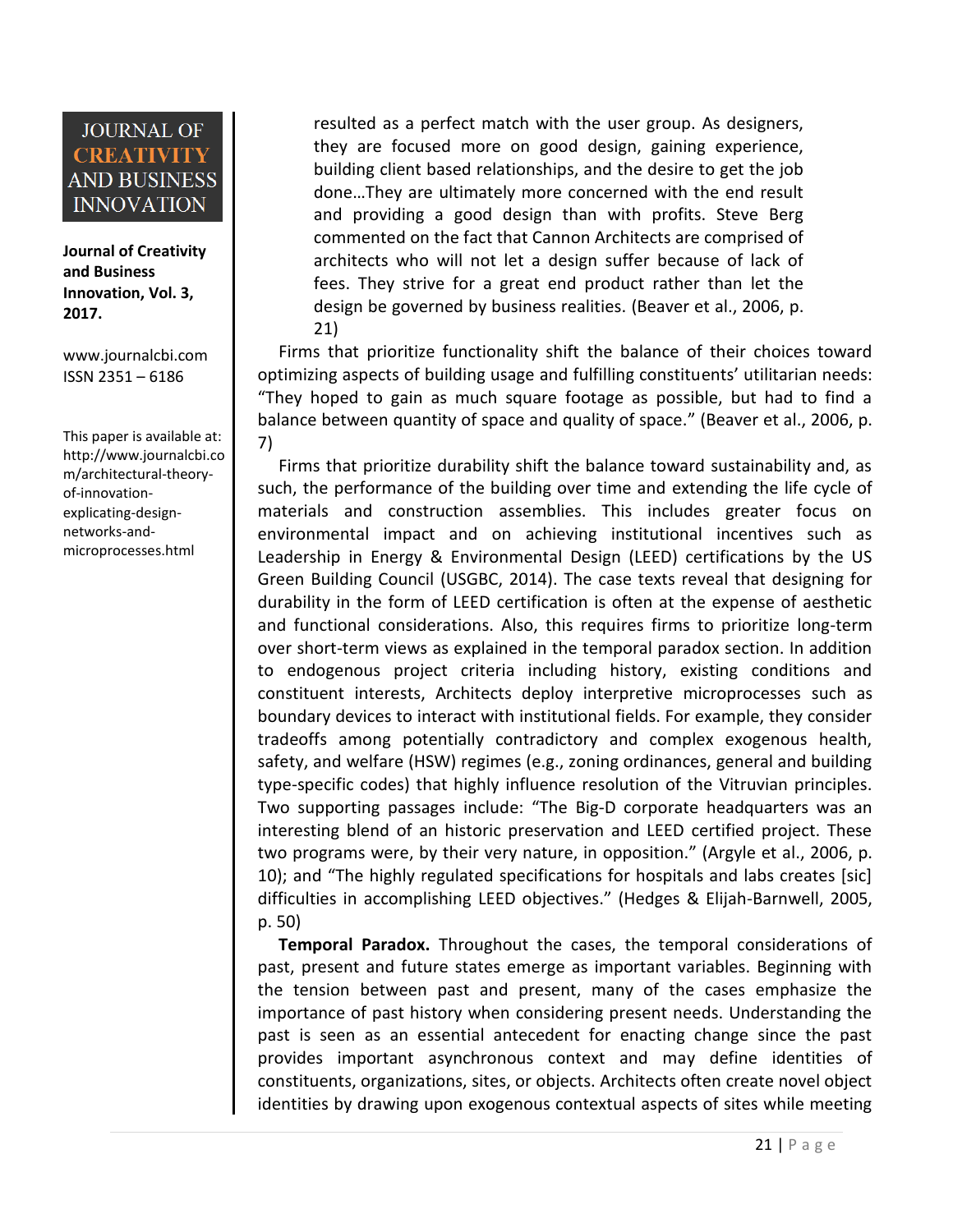**Journal of Creativity and Business Innovation, Vol. 3, 2017.**

[www.journalcbi.com](http://www.journalcbi.com/) ISSN 2351 – 6186

This paper is available at: [http://www.journalcbi.co](http://www.journalcbi.com/ideation-using-analogies.html) [m/architectural-theory](http://www.journalcbi.com/ideation-using-analogies.html)[of-innovation](http://www.journalcbi.com/ideation-using-analogies.html)[explicating-design](http://www.journalcbi.com/ideation-using-analogies.html)[networks-and](http://www.journalcbi.com/ideation-using-analogies.html)[microprocesses.html](http://www.journalcbi.com/ideation-using-analogies.html)

current usability expectations as this text reveals: "The greatest challenge for LEO A DALY's design team was to create a landmark Tower that would assert the corporate identity of the Bank as well as reflect the specific history and urban elements that define Omaha." (Vidlak et al., 2004, p. 4)

Project treatment types influence temporal focus. For example, redesigning (rehabilitating or preserving) extant structures to meet present needs and the institutional constraints imposed for historic buildings induces greater project locus on the past. However, the case Architects habitually view this tension between past and present not as a constraint, but often as a source for inspiration, novelty generation, and innovation. Reinforcing texts include: "Burt Hill's intent in the project design was to provide a space for Carnegie Mellon that would meet the needs of the H&SS department, while also being sensitive to the existing architecture of Hornbostel's original design." (Hunter et al., 2001, p. 14); and "Innovation in design is contributed [sic] to Cannon Architect's dedication to serving the unique character of Leazar Hall. What is most successful is Cannon's ability to connect the past with the current design aesthetics." (Beaver et al., 2006, p. 14)

Shifting to present and future states, significant tensions arise from envisioning long-term sustainability while satisfying short-term gains. Common in the cases are situations wherein long-term desires for extended building life and usability often conflict with more immediate desires for reduced construction costs: "Complicating matters even further is the question of balancing initial (construction) versus life-cycle costs (and benefits)." (Sullivan et al., 2005, p. 36)

Additionally, the cases reveal that tensions arise from clients' competing desires for objects that provide certain features and usage configurations while being readily able to accommodate future changes. These desired features and usage configurations often impede future flexibility. Furthermore, this gives rise to conflicts between the competing narratives of current state "completeness" versus "incompleteness" (Raghu Garud et al., 2008). In the cases, the challenge for Architects is to effectively design the object for present needs and degrees of project completeness in ways that conceptually and physically accommodate both anticipated and unknown future expansion and change. Path dependencies are created; through strategic design decisions, Architects and others attempt to impose order on ambiguous and uncertain future states. The ambiguity of future needs may include organizational change and growth, contextual change of the site and surroundings, and instructional changes such as legal and policy shifts as the following text exemplifies:

From the beginning of the project, the SAS Museum Board stated that the structure for the new museum must be expandable. To this end, the hangars were designed with a oneway structural system, allowing them to extend further out into the landscape in a linear fashion. (Anonymous, 2003, p. 16)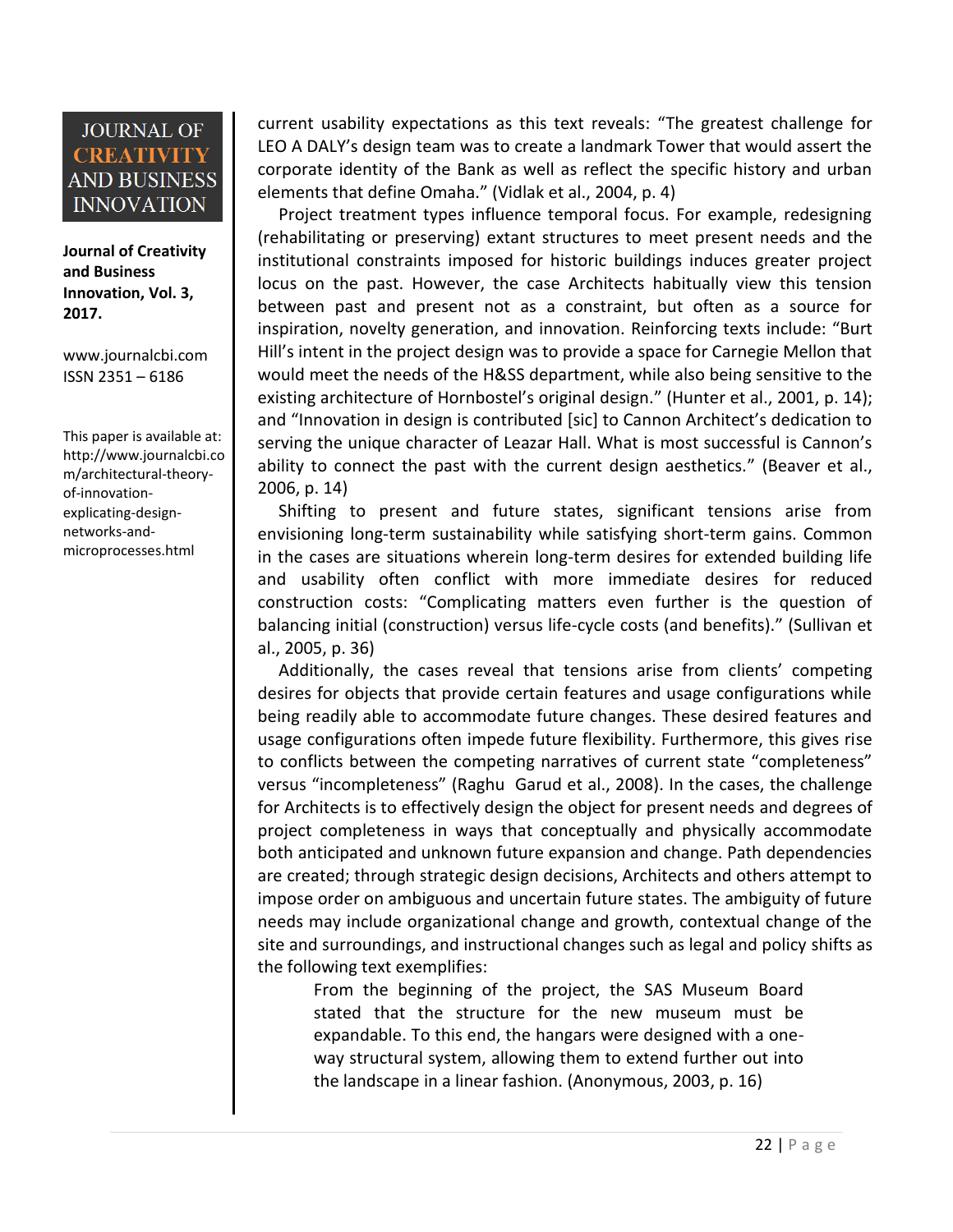**Journal of Creativity and Business Innovation, Vol. 3, 2017.**

[www.journalcbi.com](http://www.journalcbi.com/) ISSN 2351 – 6186

This paper is available at: [http://www.journalcbi.co](http://www.journalcbi.com/ideation-using-analogies.html) [m/architectural-theory](http://www.journalcbi.com/ideation-using-analogies.html)[of-innovation](http://www.journalcbi.com/ideation-using-analogies.html)[explicating-design](http://www.journalcbi.com/ideation-using-analogies.html)[networks-and](http://www.journalcbi.com/ideation-using-analogies.html)[microprocesses.html](http://www.journalcbi.com/ideation-using-analogies.html)

#### **Network ensembles (NEs)**

The second change construct that emerges from the case texts is that Architects function through the use of distributed and embedded innovation agency (Edgell & Vogl, 2013; R. Garud & Karnøe, 2003). In particular, they arrange and work through networks of highly heterogeneous actors before, during and after the design process. Case evidence suggests that temporal ensembles of diverse actors and technological actants (e.g., interpretive boundary devices and artifacts) are important. Ensembles collectively function to facilitate communication (use of boundary objects) and distribute paradoxical cognition that improves governance and decision-making by reducing the incidences of judgment biases (Liedtka, 2015). Throughout the cases, the quality of the final design object is regularly attributed to the quality of the associated networks.

Architects and influential constituents arrange temporal project networks that are composed of four dominant and differentiated clusters: architectural firms (designers), clients (owners and users), contractors (builders), building officials (regulators), and other site-related constituents (communities and specialists). Architects have institutionalized and codified robust understandings of their own roles as well as key project archetypes such as "client" and "contractor". Furthermore, they have developed boundary devices such as "AIA contracts" which specify clear and widely accepted expectations for these strongly-linked relationships. These effectuated agreements deliver relational stability while enabling improvisation and novelty generation by the ensemble.

Based on the case texts, we characterize the relational links (see Granovetter, 1973) among architectural firms and clients as usually *strong*. The links that flow from Architects and clients to contractors appear to be *strong to medium.* Lastly, the links that flow among Architects and various sub-contacted specialists (engineering disciplines, etc.), component producers, communities, and institutional representatives may be characterized as highly flexible and *typically weak.* With Architects as nexuses, these complex mixes of strong, medium, and weak ties seems to enable ensembles to be robust, stable, and integrated while being adaptable, differentiated, and temporal.

Network ensembles are essential for the design process. Architecture is a multi-disciplinary field that by necessity requires collaboration. Given the complexity of buildings and sites, Architects need access to enormous amounts and varying domains of knowledge. They gather this information from education, experience, and networks of differentiated collaborators. Project and client needs for robust heterogeneous information often determine firm structures and, to a certain degree, patterns or culture. Many of the case firms use internal "studio" structures (as defined below) to enable distributed power sharing and a more fluid, adaptable composition of project teams to optimize the mix of expertise. The studio configuration allows members to focus on particular aspects while grasping the larger unfolding design process: "The firm's structure of multi-disciplinary teams and in-house consultants identifies the firm as one that can provide distinct solutions to each client's problems." (Hunter et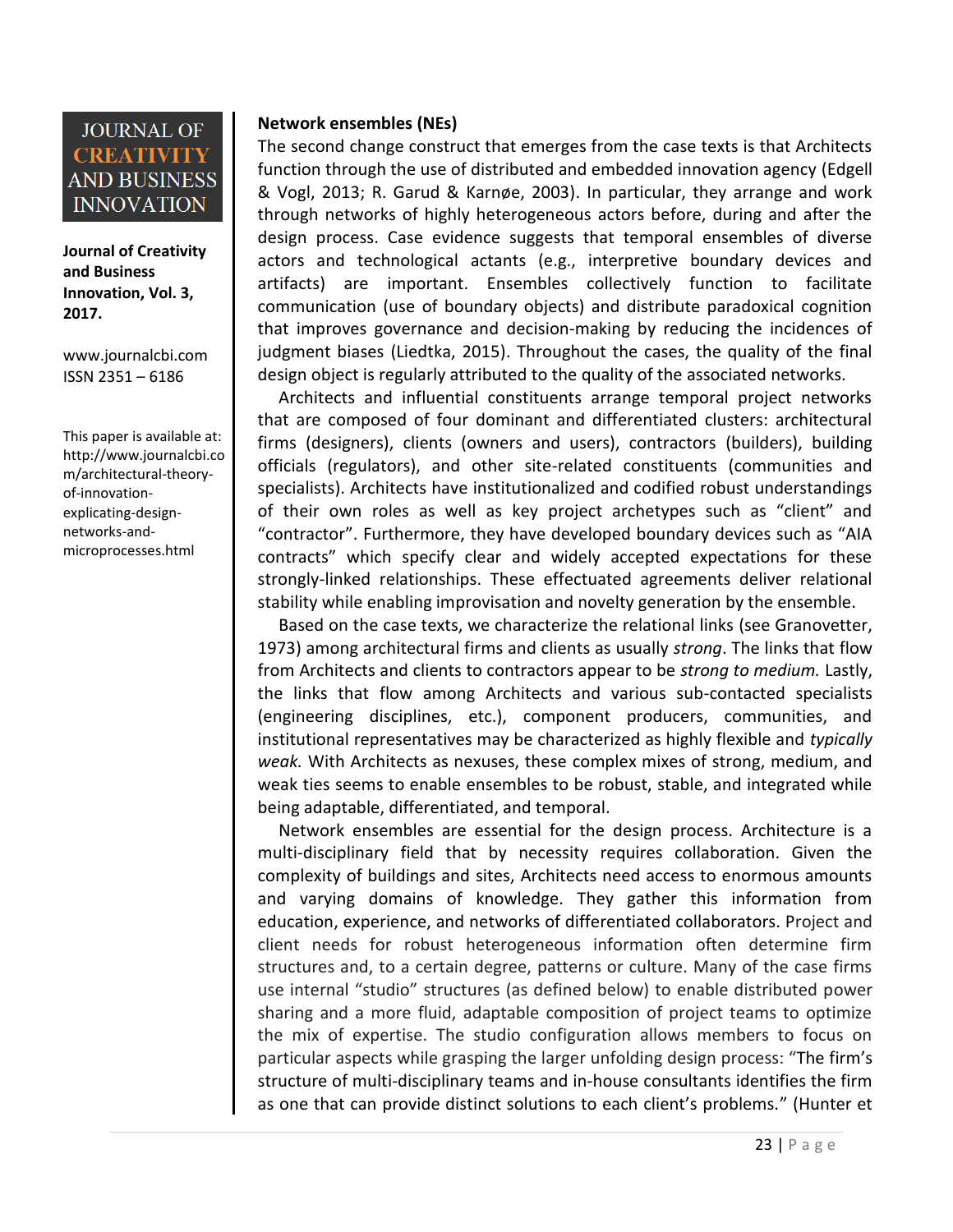**Journal of Creativity and Business Innovation, Vol. 3, 2017.**

[www.journalcbi.com](http://www.journalcbi.com/) ISSN 2351 – 6186

This paper is available at: [http://www.journalcbi.co](http://www.journalcbi.com/ideation-using-analogies.html) [m/architectural-theory](http://www.journalcbi.com/ideation-using-analogies.html)[of-innovation](http://www.journalcbi.com/ideation-using-analogies.html)[explicating-design](http://www.journalcbi.com/ideation-using-analogies.html)[networks-and](http://www.journalcbi.com/ideation-using-analogies.html)[microprocesses.html](http://www.journalcbi.com/ideation-using-analogies.html)

#### al., 2001, p. 7); and,

As an office, Cannon Architects are structured as a design studio. All aspects of the office structure are loosely defined. There is an intentional lack of formal organization. … There are no departments within the firm that specialize in any portion of the design process; rather, all employees are expected to participate in all aspects of the design process. (Beaver et al., 2006, p. 20)

Porous and malleable firm boundaries enable the flexible formation of complementary arrangements, usually on a weakly-linked project basis, between architectural firms with differentiated building or treatment type experience. These complementary relationships are identified as enabling experimentation, greater novelty generation, and ultimately innovation. This passage conveys the perceived nuances associated with this condition: "Finally, the nature of this project and of the firm itself is innovative. Clearscapes is a collaboration between an architect and a sculptor, an arrangement that lends itself to exploration and experimentation." (Anonymous, 2000, p. 26)

This creates more fluid, dynamic and responsive relationships that are an important factor in creating the necessary collaborations for achieving project objectives. These temporary and weak relationships may be between a firm and individuals or sub-contracted specialists or between architectural firms. To enable these dynamic and extensive ensembles to function as an integral whole, Architects assume the role of project nexus. Architects serve as mediators among clients, contractors, specialists, regulatory representatives, and communities and advocate for design coherence and fidelity as well as the health, safety, and welfare of the general public. Aspects of the coordination function emerge in these excerpts: "In this process, the architect has traditionally been recognized as the coordinator of the complex team assignment." (Sullivan et al., 2005, p. 35); and "Project manager Steve Schuster often found himself acting as mediator, trying to build consensus, or even playing the part of 'bad guy', telling one or the other of the clients, 'No, we simply can't do that.'" (Anonymous, 2000, p. 7)

Although Architects mediate network interests, the case evidence suggests that they use participatory power sharing practices and in many instances seem to act more as coaches, facilitators, and stimulators to ensure high degrees of information flow throughout the ensemble.

#### **Interpretive microprocesses (IMs)**

The third change construct observed in the cases is what we term, Interpretive Microprocesses (IMs), which are diverse technological actants in the forms of boundary devices (Fenton, 2007; Fox, 2011) and consequent artifacts (Hall-Andersen & Broberg, 2014). IMs not only enable the emergence of heterogeneous and even conflicting understandings, but also allow for the morphing of these malleable understandings into more homogeneous meanings.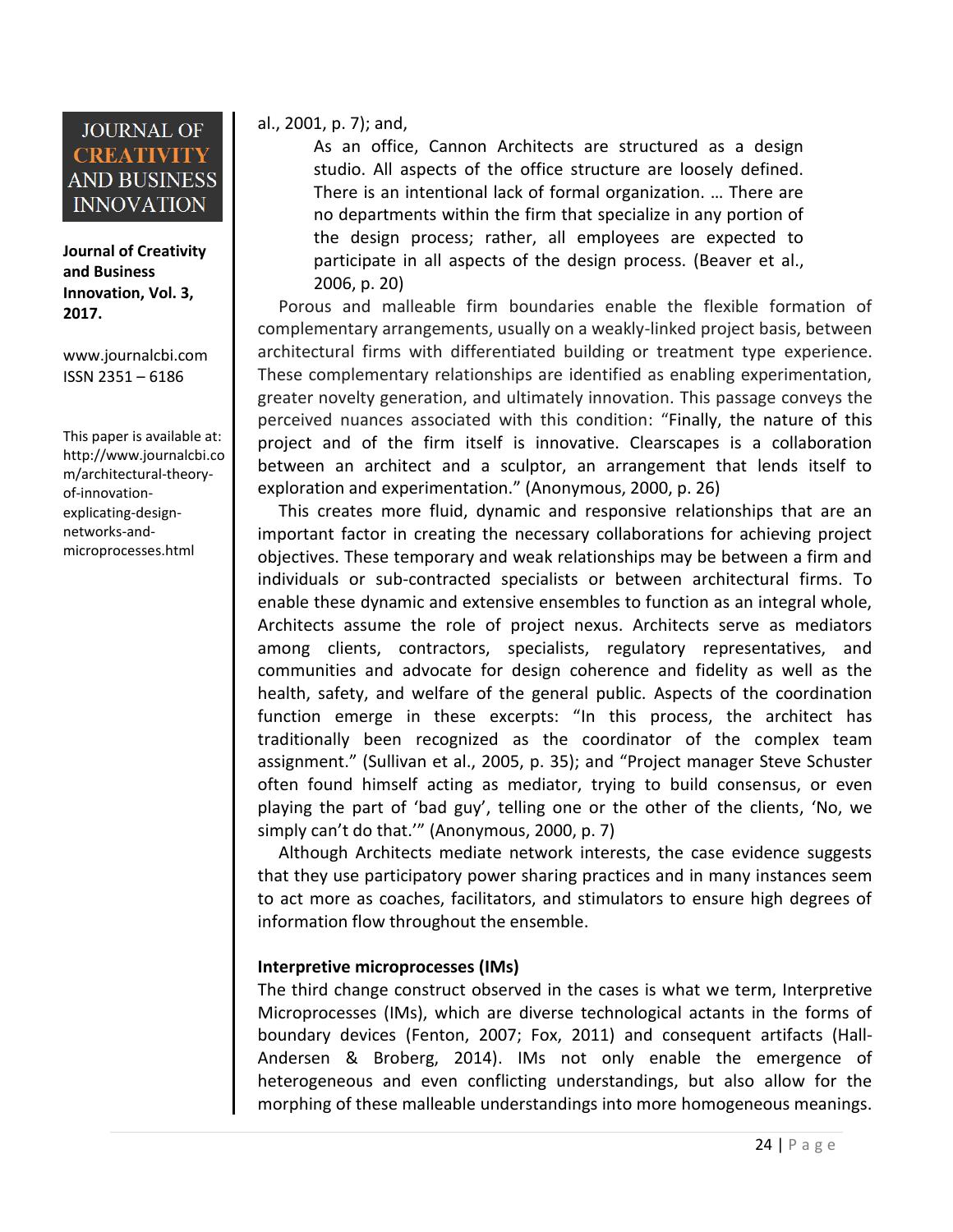**Journal of Creativity and Business Innovation, Vol. 3, 2017.**

[www.journalcbi.com](http://www.journalcbi.com/) ISSN 2351 – 6186

This paper is available at: [http://www.journalcbi.co](http://www.journalcbi.com/ideation-using-analogies.html) [m/architectural-theory](http://www.journalcbi.com/ideation-using-analogies.html)[of-innovation](http://www.journalcbi.com/ideation-using-analogies.html)[explicating-design](http://www.journalcbi.com/ideation-using-analogies.html)[networks-and](http://www.journalcbi.com/ideation-using-analogies.html)[microprocesses.html](http://www.journalcbi.com/ideation-using-analogies.html)

These eventually become congealed as agreements that are mostly, if not entirely, shared by ensemble constituents. Boundary devices (BDs), similar to boundary objects, are named entities which represent material or virtual knowledge microprocesses that enable exchange, translation, interpretation, and navigation across cultural and language boundaries which may act to separate various constituent communities as well as institutional representatives (Edgell & Kimmich, 2015; Fenton, 2007). We have adopted the word "device" instead of "object" since device is more consistent with the terminology evident throughout the case texts. Chief characteristics of BDs include high mutability for ease of understanding and use by differing communities combined with certain degrees of embedded fixedness to maintain fidelity to a particular purpose (Fox, 2011). While BDs are commonly found in other design literature thereby implying importance and standardization, the cases indicate that Architects also craft in situ custom BDs for localized conditions. BDs are interesting since they enable localized heterogeneous communities customarily bounded as a *network ensemble* to collectively transcend constraints arising from vernaculars and, as a result, to ideate, improvise, and ultimately develop common understandings. Generally, BDs take diverse conceptual forms, from repositories to communities of practice to strong archetypes to weak standards with degrees of variability (Carlile, 2002, pp. 451-452; Fox, 2011, p. 74).

In the case texts, we observe emergent clustered repertoires of BDs, with conceptually similar purposes, which become the basis for our typology that includes five categories: arranging, immersing, determining, conveying, and evaluating. Arranging BDs are useful for reaching understanding about various aspects of *NEs* functioning during the *programming* phase. Immersing BDs are useful for aiding *PCN* and gaining insights during the *programming & schematic design* phases. An example of an immersing BD is the "paradox cards": "This inexperience gave rise to the paradox cards, a method by which the museum group could compare opposite positions on a number of design issues and decide where they would like their building to fall on the scale between." (Anonymous, 2000, p. 13)

Determining BDs are useful for enabling *PCN* and arriving at critical design decisions and commitments during the *schematic design, design development, & construction documents preparation* phases. Conveying boundary devices are useful for transmitting fixed meanings to distant (e.g., weakly linked) project participants and various other aspects of *NEs* functioning during the *construction documents preparation & construction administration* phases. Lastly, evaluating boundary devices are useful for reflective sense-making about completed projects in support of *PCN* and *NEs* functioning during the *post occupancy evaluation & programming* (for other future projects). Although beyond the scope of this paper, details for specific boundary devices in each category are available from the authors.

It is important to note that although these categories appear to be discrete, the borders between clusters are fuzzy and overlapping; a particular object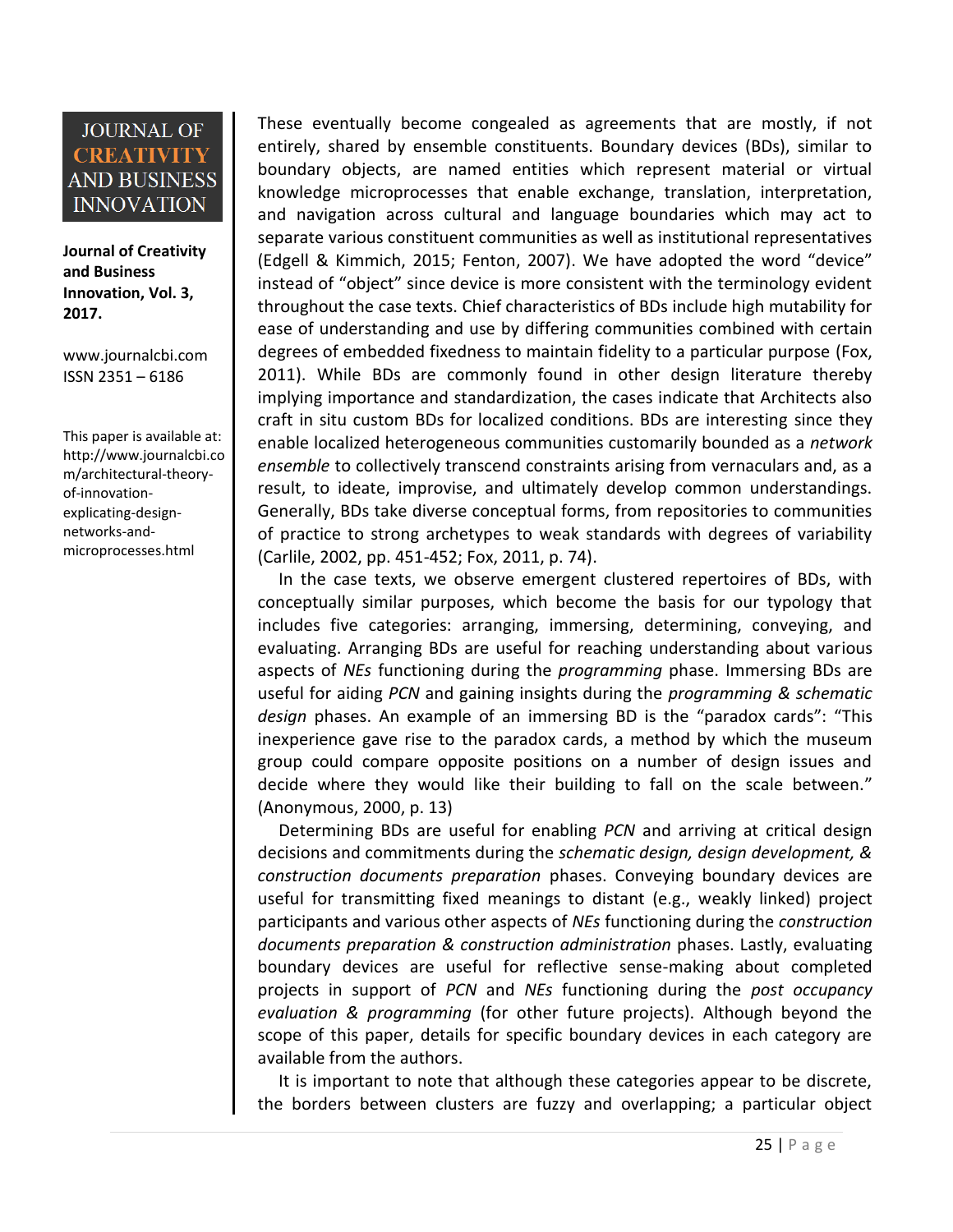**Journal of Creativity and Business Innovation, Vol. 3, 2017.**

[www.journalcbi.com](http://www.journalcbi.com/) ISSN 2351 – 6186

This paper is available at: [http://www.journalcbi.co](http://www.journalcbi.com/ideation-using-analogies.html) [m/architectural-theory](http://www.journalcbi.com/ideation-using-analogies.html)[of-innovation](http://www.journalcbi.com/ideation-using-analogies.html)[explicating-design](http://www.journalcbi.com/ideation-using-analogies.html)[networks-and](http://www.journalcbi.com/ideation-using-analogies.html)[microprocesses.html](http://www.journalcbi.com/ideation-using-analogies.html)

might shift between clusters depending on how users deploy it during a particular episode. The BD, charretting, demonstrates this nuance since it appears in both the immersing and determining clusters. As described earlier in the paper, Architects use charretting for the purpose of gaining insight into constituents (immersing) and ideation (determining).

While fluid BDs enable exchange, interpretation, and the development of shared understandings, often communities or particular actor coalitions reach agreement to ascribe higher degrees of fixedness to certain emergent meanings. As a result of interactions facilitated by deployment of BDs, constituents produce and disseminate artifacts. However, particular types of artifacts that we have termed "consequent artifacts" or CAs are outputs with clearly defined content that are intended by participating communities to fix or freeze meanings and particular knowledge. Usually these CAs are then used throughout the remaining phases of the larger standard model process with the intent to transmit stable meanings to other more distant actors and communities, perhaps separated by time, proximity, or power boundaries (Hall-Andersen & Broberg, 2014). For instance, charretting and the acts of creating visual representations such as sketching, modeling, and prototyping are *determining* boundary devices. These particular BDs are used by Architects to collaboratively engage various project constituents by stimulating divergent ideation which ultimately leads to accord about project design intentions, concepts, and particulars:

With hundreds of sketches and pages of research, the HDR team had to layout visions of the future. Beginning with 101 programs (prioritized as high, medium or low), the HDR team gave business owners, developers, residents, and the city of Omaha several ideas to improve the area. (Hedges & Elijah-Barnwell, 2005, p. 47)

However, upon reaching discursive agreement, ideational convergence, or coagulation, certain sketches or visual representations (usually latest iterations) are converted to CAs by Architects and others with designations such as "final" or "approved" and may contain the signatures of the various participating actors as normalizing symbols. These CAs become frozen representations of microprocesses and encapsulate meanings with high degrees of fixedness and, thus, greatly reduce possibilities for further improvising, interpretation and mutability. Constituents who create CAs do so often with the intent to temporally guide, with fixed meanings, other actors through the next phase of the standard model process (which is an arranging BD) or to signal certain fixed impressions to particular groups: "Sketching ideas is a means of communication that not only impresses the audience but also develops a confidence in the expertise of the design firm." (Diercks et al., 2006, p. 19)

It is important to discuss the dynamic and nuanced causality inherent in the relationship between BDs and CAs. The cases generally indicate that latest iterations of BDs often become or lead to the formation of CAs. However, the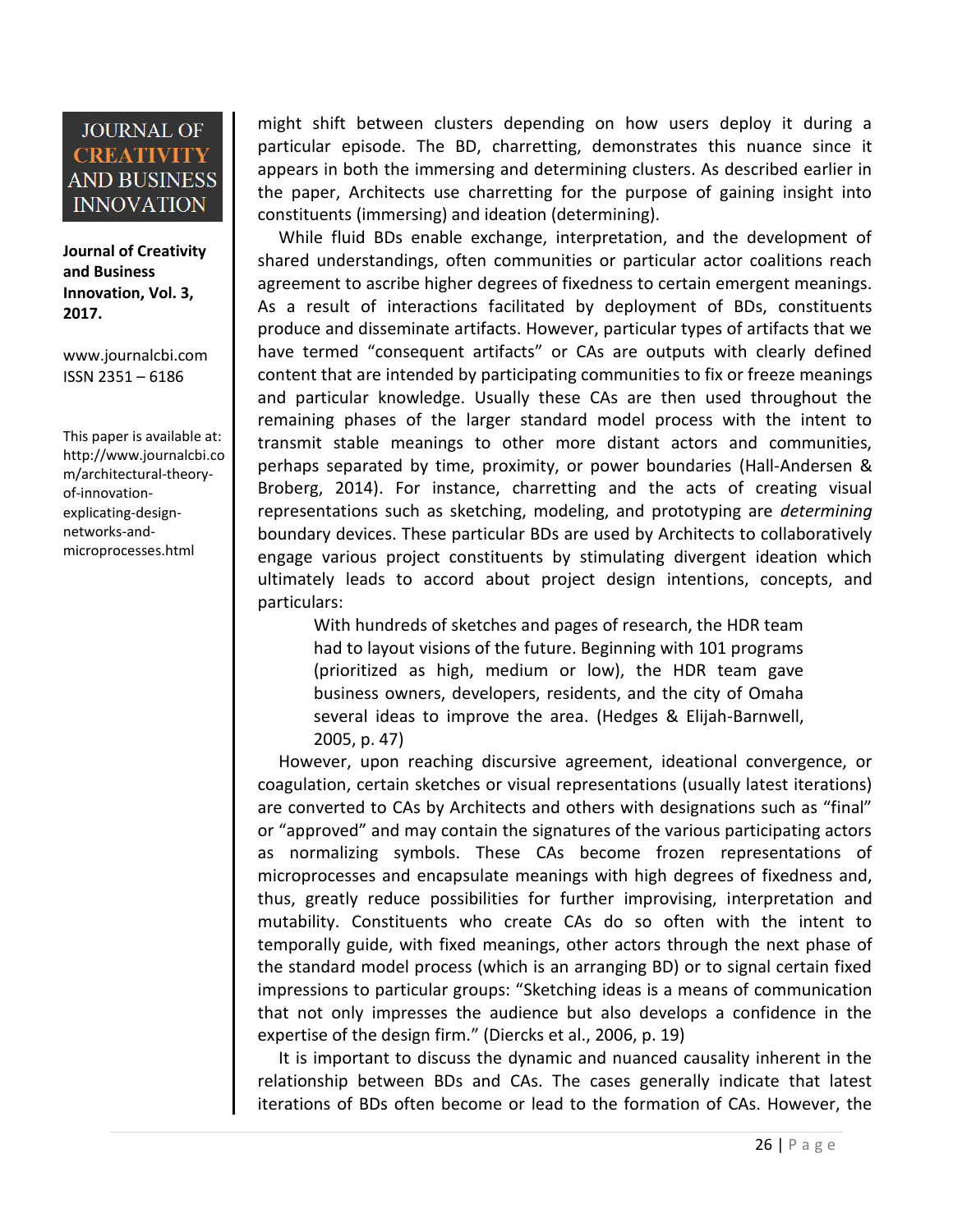**Journal of Creativity and Business Innovation, Vol. 3, 2017.**

[www.journalcbi.com](http://www.journalcbi.com/) ISSN 2351 – 6186

This paper is available at: [http://www.journalcbi.co](http://www.journalcbi.com/ideation-using-analogies.html) [m/architectural-theory](http://www.journalcbi.com/ideation-using-analogies.html)[of-innovation](http://www.journalcbi.com/ideation-using-analogies.html)[explicating-design](http://www.journalcbi.com/ideation-using-analogies.html)[networks-and](http://www.journalcbi.com/ideation-using-analogies.html)[microprocesses.html](http://www.journalcbi.com/ideation-using-analogies.html)

cases also provide further evidence suggesting that it is possible for actors and communities to unfreeze CAs and, thus, return them to being active BDs. Furthermore, BDs exist that are used specifically for this process of unfreezing a CA. At the project level, change orders, errors and omissions insurance, and bid addendums, all conveying boundary devices, are deployed by Architects to gain constituent acceptance of the re-introduction of ideation into standing CAs such as construction documents and agreements. For instance: "This budget increase placed Clearscapes in the interesting predicament of adding previously cut amenities to the building during and after the bid process. Clearscapes made these improvements through bid addendums." (Anonymous, 2000, p. 23)

At the institutional level, change is made possible through the use of devices such as variances (conveying BD) which induce institutional regulatory flexibility by using discursive practices to alter extant codes and zoning regulations (Diercks et al., 2006, p. 15).

#### **Discussion and conclusion**

Our research reveals that Architects not only use the codified standard model to effectuate change and innovation, but also deploy less obvious practices, devices, and process constructs. The case texts reveal that the process of designing and constructing a building requires inordinate amounts of information and complex decision making. It may be that Architects overcome this information and decision-making challenge by deploying the three constructs described above to enable distributed cognition (Perry, 2013). Actors may use PCN to stimulate a range of remote information associations in the mind thus educing more information than would be otherwise available. This may be especially powerful when orchestrated across several NEs actors.

Furthermore, BDs such as charrettes and prototyping may assist with information collection by enabling not only verbal or language-based information stored in the brain, but also non-verbal, gestural, or visual information (Fischer-Baum, Dickson, & Federmeier, 2014). While NEs engage and focus more actors, the use of IMs may amplify the amounts and kinds of information flowing from individuals thus increasing heterogeneity and enhancing novelty generation. Systematically, all three constructs collectively may amplify the accessing and processing of heterogeneous information which reduces risks of decision-making biases such as narrative fallacy and confirmation bias (Liedtka, 2015).

The findings also suggest that Architects achieve novel change, in universes of networked organizations and normative logics, by framing and navigating paradoxes. Technological actants such as IMs offer the possibility for discursive interactions that lead to eventual shifting of schemas and the acceptance of novelty. The cases reveal that tensions arising from constituents' conflicting affects towards order and randomness are important antecedents for change and frame much of the design process—a reflection of the ambiguity and uncertainty present in design projects. To successfully navigate ambiguity,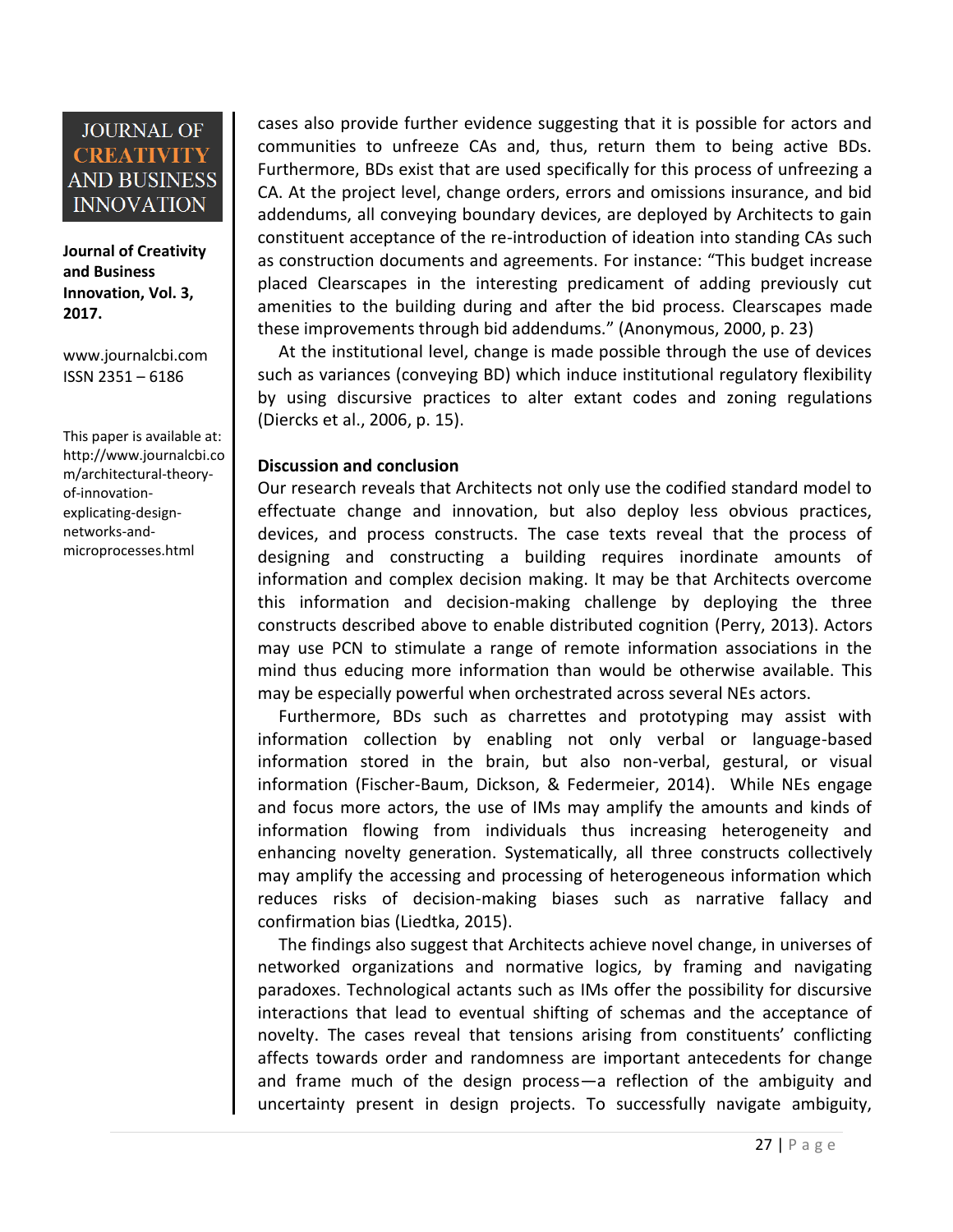**Journal of Creativity and Business Innovation, Vol. 3, 2017.**

[www.journalcbi.com](http://www.journalcbi.com/) ISSN 2351 – 6186

This paper is available at: [http://www.journalcbi.co](http://www.journalcbi.com/ideation-using-analogies.html) [m/architectural-theory](http://www.journalcbi.com/ideation-using-analogies.html)[of-innovation](http://www.journalcbi.com/ideation-using-analogies.html)[explicating-design](http://www.journalcbi.com/ideation-using-analogies.html)[networks-and](http://www.journalcbi.com/ideation-using-analogies.html)[microprocesses.html](http://www.journalcbi.com/ideation-using-analogies.html)

uncertainty, and assume intrinsic risk, Architects deploy iterative working methods enabled by IMs. Furthermore, project evolution and change are expected, embraced and codified through architectural practice norms.

While our investigation reveals that the case Architects apply a range of nuanced methods for achieving change and innovation, this qualitative research has limitations. Interdisciplinary research is challenging due to discipline differences in vocabulary and research methods. In addition, while exploratory ethnographic narrative and discourse analyses are useful for generating potential meanings and explanations, additional empirical field research is needed to verify these explanations, to better infer causality, and to arrive at a generalizable theory. Researchers might want to corroborate our constructs and generate additional constructs by conducting detailed interviews with large numbers of Architects. This might lead to meaning condensation, saturation, and theory construction which would be useful for testing purposes.

Despite these limits, we have endeavored to provide useful insight for other researchers and practitioners. Policy makers may find our research useful for stimulating conversation about social and institutional change and for gleaning deeper insight into the discursive means by which policies may be changed to enhance innovation. For practitioners in firms, these constructs might be useful since they provide a language for discussions and advocacy about governance, creativity, innovation, and change. This information sheds light on a previously underexplored area and suggests that novel change and innovation occur in "universes" when heterogeneous ensembles of human and technological devices interact through both structured and improvised interpretive microprocesses. We hope our words have the power to sensitize varied constituents so that they become more aware of the complex and nuanced relationships among design culture, abductive reasoning, and innovation.

#### **References:**

- AIA. (2012). AIA Practice of Architecture Definition Statutory Matrix (Vol. aiab095374, pp. 1-16). Washington, DC: American Institute of Architects.
- AIA. (2013). *The Architect's handbook of professional practice* (15th ed.). Hoboken, NJ: John Wiley & Sons.
- AIA. (2014a). Website of the American Institute of Architects: About The AIA, Overview. Retrieved from<http://www.aia.org/about/index.htm>
- AIA. (2014b). Website of the American Institute of Architects: Education, Case Study Development Guidelines. Retrieved from<http://www.aia.org/education/AIAS075229>
- AIA. (2014c). Website of the American Institute of Architects: Education, The AIA Case Studies Initiative. Retrieved from<http://www.aia.org/education/AIAS075232>
- AIA. (2014d). Website of the American Institute of Architects: Home. Retrieved from <http://www.aia.org/index.htm>
- Anderson, D. L. (2012). *Organization development: The process of leading organizational change*. Thousand Oaks, CA: Sage Publications.
- Anonymous. (2000) Exploris: The Children's Museum About the World. *AIA Case Studies Initiative*. Washington, DC: American Institute of Architects.
- Anonymous. (2003) Strategic Air & Space Museum. *AIA Case Studies Initiative*. Washington, DC: American Institute of Architects.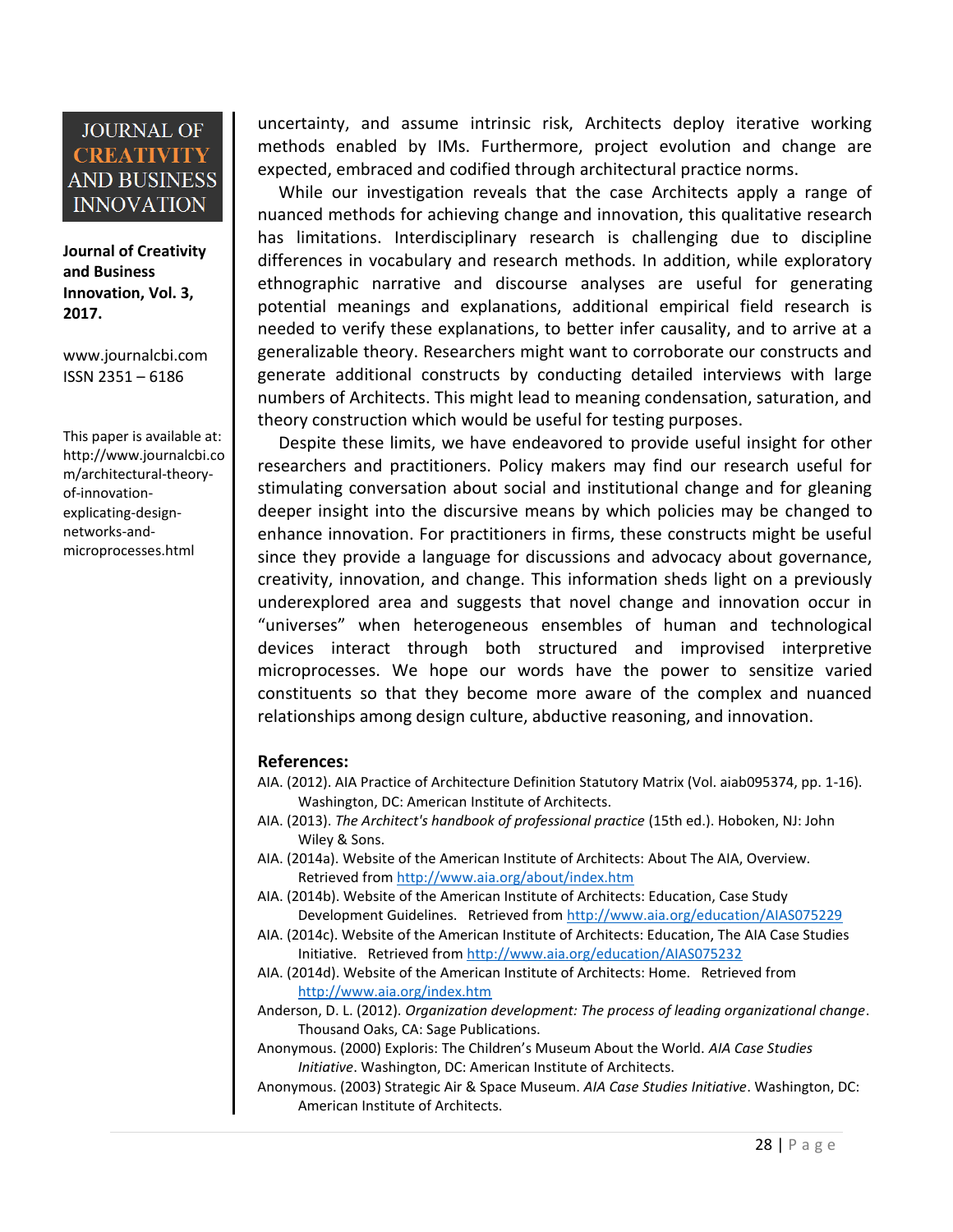**Journal of Creativity and Business Innovation, Vol. 3, 2017.**

[www.journalcbi.com](http://www.journalcbi.com/) ISSN 2351 – 6186

This paper is available at: [http://www.journalcbi.co](http://www.journalcbi.com/ideation-using-analogies.html) [m/architectural-theory](http://www.journalcbi.com/ideation-using-analogies.html)[of-innovation](http://www.journalcbi.com/ideation-using-analogies.html)[explicating-design](http://www.journalcbi.com/ideation-using-analogies.html)[networks-and](http://www.journalcbi.com/ideation-using-analogies.html)[microprocesses.html](http://www.journalcbi.com/ideation-using-analogies.html)

Argyle, C., Day, A., Messenger, J., & Tuft, J. (2006) Big-D Construction Corporate Office Building. *AIA Case Studies Initiative*. Washington, DC: American Institute of Architects.

Arthur, W. B. (1994). Inductive reasoning and bounded rationality. *The American Economic Review, 84*(2), 406-411.

- Ashforth, B. E., Gioia, D. A., Robinson, S. L., & Trevino, L. K. (2008). Re-viewing organizational corruption. *Academy of Management Review, 33*(3), 670-684.
- Banham, R. (1969). *The architecture of the well-tempered environment*. Chicago, IL: University of Chicago.
- Bartel, C. A., & Garud, R. (2009). The role of narratives in sustaining organizational innovation. *Organization Science, 20*(1), 107-117.
- Battilana, J., Leca, B., & Boxenbaum, E. (2009). How actors change institutions: Towards a theory of institutional entrepreneurship. *Academy of Management Annals, 3*(1), 65-107.
- Beaver, K., Coupland, J., Freeman, A., Kolepp, L., & Rydell, S. (2006) Leazar Hall Renovation. *AIA Case Studies Initiative*. Washington, DC: American Institute of Architects.
- Beckman, S. L., & Barry, M. (2007). Innovation as a learning process: Embedding design thinking. *California Management Review, 50*(1), 25-56.
- Berg, B. L. (2009). *Qualitative research methods for the social sciences*. Boston, MA: Allyn & Bacon.
- Black, S., Everhart, C., Johnson, J., & Wilson, M. (2001) Veterans Park Educational Campus. *AIA Case Studies Initiative*. Washington, DC: American Institute of Architects.

Boland, R., & Collopy, F. (2004). *Managing as designing*. Stanford, CA: Stanford Business Books. Boxenbaum, E., & Rouleau, L. (2011). New knowledge products as bricolage: Metaphors and

scripts in organizational theory. *Academy of Management Review, 36*(2), 272-296.

- Brown, T. (2009). *Change by design: How design thinking transforms organizations and inspires innovation*. New York, NY: Harper Business.
- Brown, T., & Wyatt, J. (2010). Design thinking for social innovation. *Stanford Social Innovation Review, 8*(1), 30-35.
- Bruce, M. (2009). Unleashing the creative potential of design in business. In T. Rickards, M. A. Runco, & S. Moger (Eds.), *The Routledge companion to creativity* (pp. 1-9). New York, NY: Routledge.
- Brundtland, G. H. (1987). Report of the world commission on environment and development: Our common future. New York, NY: United Nations, World Commission on Environment and Development.
- Calas, M. B., & Smricich, L. (1999). Past Postmodernism? Reflections and tentative directions. *Academy of Management Review, 24*(4), 649-671.
- Campbell, J. L. (2007). Why would corporations behave in socially responsible ways? An institutional theory of corporate social responsibility. *Academy of Management Review, 32*(3), 946-967.
- Cardona, A., & Tomancak, P. (2012). Current challenges in open-source bioimage informatics. *Nature Methods, 9*(7), 661-665.
- Carlile, P. R. (2002). A pragmatic view of knowledge and boundaries: Boundary objects in new product development. *Organization Science, 13*(4), 442-455.
- Chiseri-Strater, E., & Sunstein, B. S. (1997). *FieldWorking: Reading and writing research*. Upper Saddle River, NJ: Prentice Hall.
- Circo, C. J. (2008). Using mandates and incentives to promote sustainable construction and green building projects in the private sector: A call for more state land use policy initiatives. *Penn State Law Review, 112*(3), 731-782.
- Cooper, R., Junginger, S., & Lockwood, T. (2009). Design thinking and design management: A research and practice perspective. *Design Management Review, 20*(2), 46-55.
- Cooper, S. (2002). *Technoculture and critical theory: In the service of the machine?* London, UK; New York, NY: Routledge.
- Coxe, W., Hartung, N. F., Hochberg, H. H., Lewis, B. J., MaisterU, H., Mattox, R. F., & Piven, P. A. (1986). Charting your course: Master strategies for organizing and managing architectwre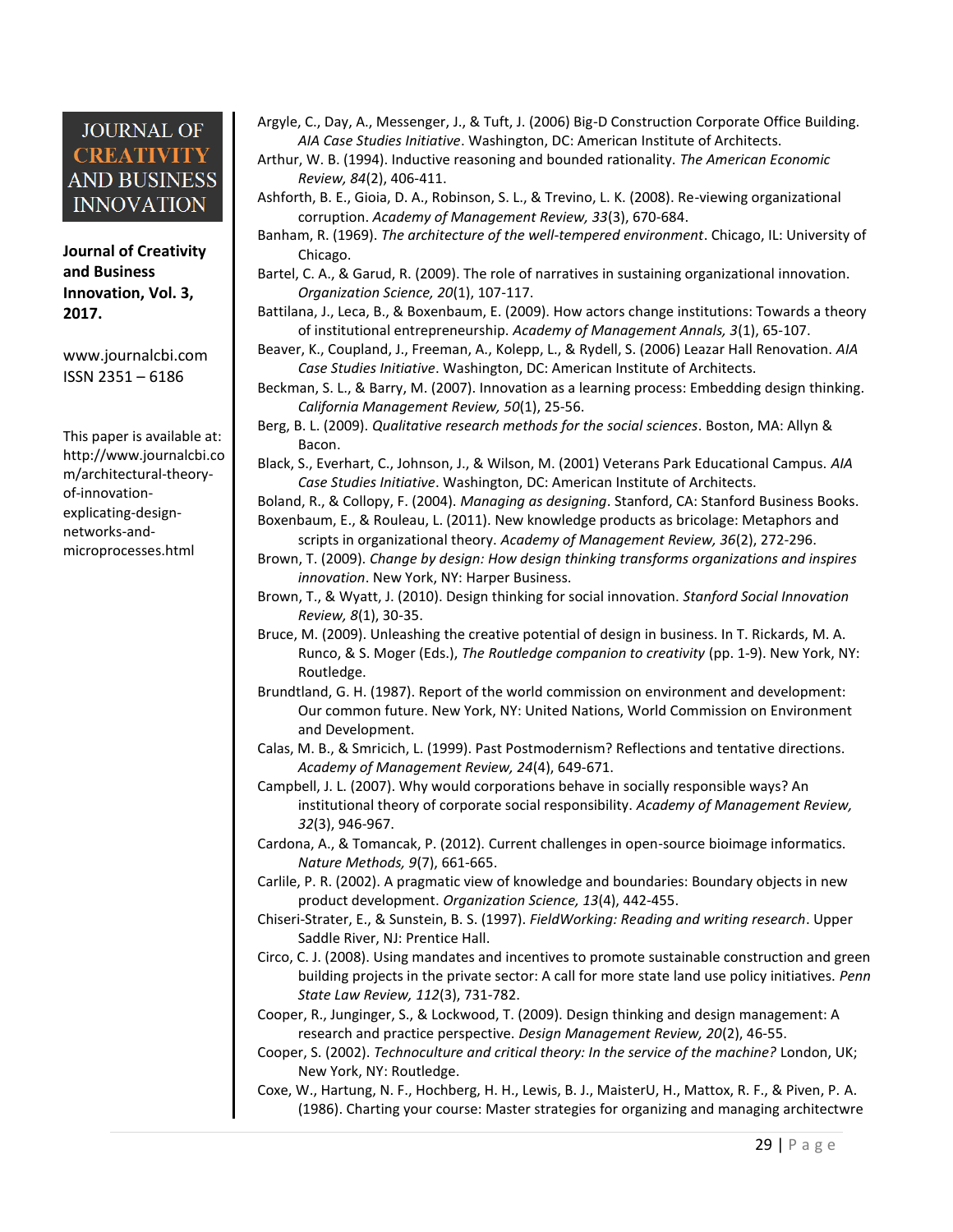**Journal of Creativity and Business Innovation, Vol. 3, 2017.**

[www.journalcbi.com](http://www.journalcbi.com/) ISSN 2351 – 6186

This paper is available at: [http://www.journalcbi.co](http://www.journalcbi.com/ideation-using-analogies.html) [m/architectural-theory](http://www.journalcbi.com/ideation-using-analogies.html)[of-innovation](http://www.journalcbi.com/ideation-using-analogies.html)[explicating-design](http://www.journalcbi.com/ideation-using-analogies.html)[networks-and](http://www.journalcbi.com/ideation-using-analogies.html)[microprocesses.html](http://www.journalcbi.com/ideation-using-analogies.html)

firms. *Architectural Technology, 5*, 52-58.

- Creswell, J. (2003). *Research design, qualitative, quantitative, and mixed methods approaches*. Thousand Oaks, CA: Sage Publications, Inc.
- De Lapaz, A. (2013). Leed locally: How local governments can effectively mandate green building standards. *University of Illinois Law Review, 2013*(3), 1211-1250.
- Diamond, R., Opitz, M., Hicks, T., Von Neida, B., & Herrera, S. (2006). Evaluating the energy performance of the first generation of LEED-certified commercial buildings. Berkeley, CA; Oak Ridge, TN: Lawrence Berkeley National Laboratory. Environmental Energy Technologies Division; Distributed by the Office of Scientific and Technical Information, U.S. Dept. of Energy.
- Diercks, D., Siedhoff, D., Squires, B., Kirkpatrick, K., Wright, A., Becker, P., . . . Schmeeckle, C. (2006) Fire Ridge Elementary School. *AIA Case Studies Initiative*. Washington, DC: American Institute of Architects.
- Droste, M. (2006). *The Bauhaus, 1919-1933: Reform and avant-garde*. Köln, DE; Los Angeles, CA: Taschen.
- Dunne, D., & Martin, R. (2006). Design thinking and how it will change management education: An interview and discussion. *Academy of Management Learning & Education, 5*(4), 512- 523.
- Duymedjian, R., & Rüling, C.-C. (2010). Towards a foundation of bricolage in organization and management theory. *Organization Studies, 31*(2), 133-151.
- Edgell, R. A. (2013). Developing nations and sustainable entrepreneurial policy: Growing into novelty, growing out of poverty. *Journal of Applied Business Research, 2*(1), 20-36.
- Edgell, R. A. (2014). *A sociotechnological theory of discursive change and entrepreneurial capacity: Novelty and networks*. Paper presented at the Academy of Management Annual Meeting 2014, Philadelphia, PA.
- Edgell, R. A., & Kimmich, P. (2015). A new view on innovation and language: Design culture, discursive practices, and metaphors. *Journal of Creativity and Business Innovation, 1*(1), 107-128.
- Edgell, R. A., & Vogl, R. (2013). A theory of innovation: Benefit, harm, and legal regimes. *Law, Innovation and Technology, 5*(1), 21-53.
- Edwards, D., & Potter, J. (1993). Language and causation: A discursive action model of description and attribution. *Psychological Review, 100*(1), 23-41.
- Eisenhardt, K. M. (1989). Building theories from case study research. *Academy of Management Review, 14*(4), 532-550.
- Erden, Z., Schneider, A., & von Krogh, G. (2014). The multifaceted nature of social practices: A review of the perspectives on practice-based theory building about organizations. *European Management Journal, 32*(5), 712-722.
- Fairhurst, G., & Putnam, L. (2004). Organizations as discursive constructions. *Communication Theory, 14*(1), 5-26.
- Fenton, E. M. (2007). Visualising strategic change: The role and impact of process maps as boundary objects in reorganisation. *European Management Journal, 25*(2), 104-117.
- Fischer-Baum, S., Dickson, D. S., & Federmeier, K. D. (2014). Frequency and regularity effects in reading are task dependent: evidence from ERPs. *Language, Cognition and Neuroscience, 29*(10), 1342-1355.
- Fischer, G. (2000). Symmetry of ignorance, social creativity, and meta-design. *Knowledge-Based Systems, 13*(7-8), 527-537.
- Fligstein, N., & McAdam, D. (2012). *A theory of fields*. New York, NY: Oxford University Press.
- Fox, N. (2011). Boundary objects, social meanings and the success of new technologies. *Sociology, 45*(1), 70-85.
- Froyen, V., Feldman, J., & Singh, M. (2010). *A Bayesian framework for figure-ground interpretation.* Paper presented at the Neural Information Processing Systems (NIPS) 2010 Conference.
- Garud, R., Jain, S., & Tuertscher, P. (2008). Incomplete by design and designing for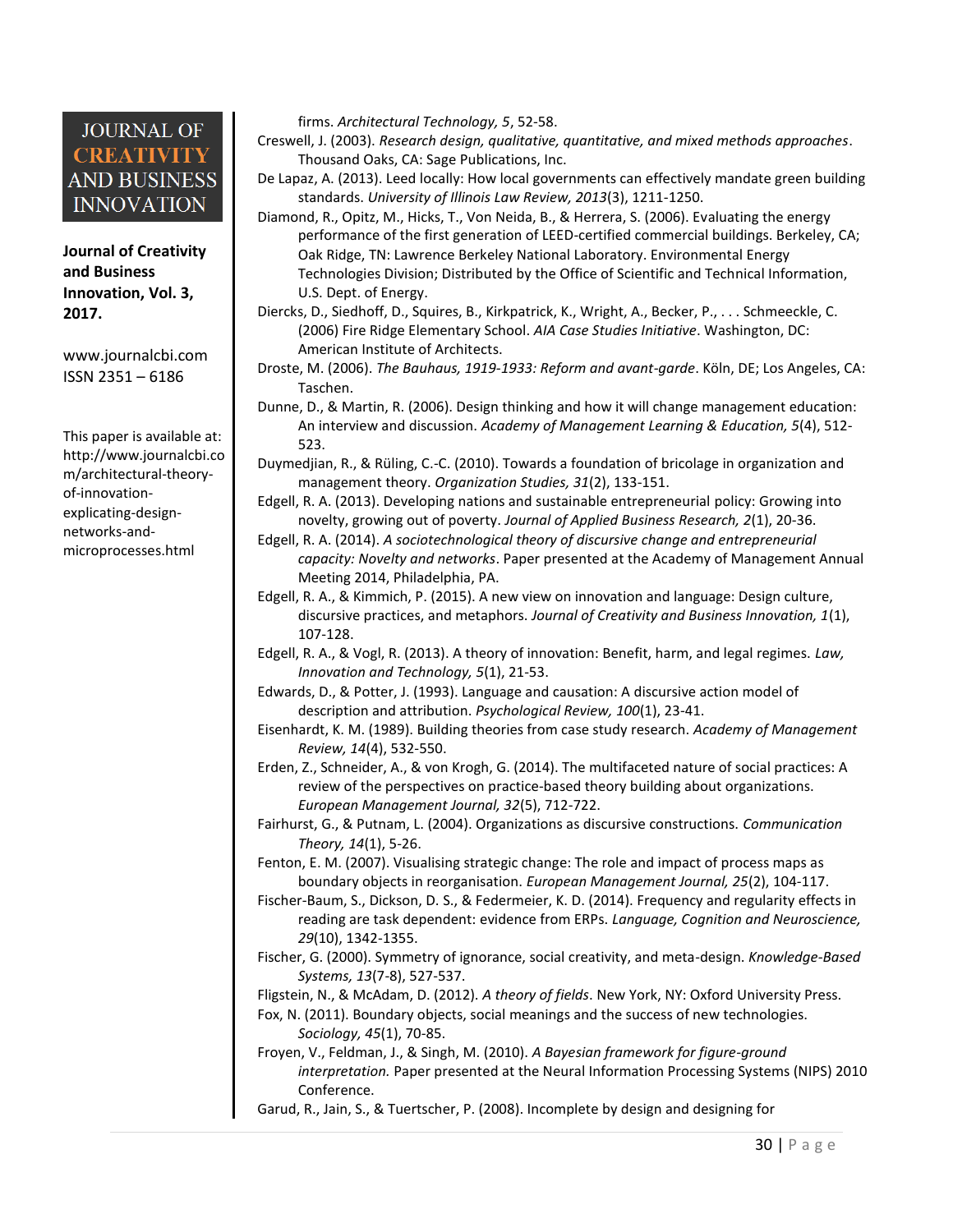**Journal of Creativity and Business Innovation, Vol. 3, 2017.**

[www.journalcbi.com](http://www.journalcbi.com/) ISSN 2351 – 6186

This paper is available at: [http://www.journalcbi.co](http://www.journalcbi.com/ideation-using-analogies.html) [m/architectural-theory](http://www.journalcbi.com/ideation-using-analogies.html)[of-innovation](http://www.journalcbi.com/ideation-using-analogies.html)[explicating-design](http://www.journalcbi.com/ideation-using-analogies.html)[networks-and](http://www.journalcbi.com/ideation-using-analogies.html)[microprocesses.html](http://www.journalcbi.com/ideation-using-analogies.html)

incompleteness. *Organization Studies, 29*(3), 351-371.

- Garud, R., & Karnøe, P. (2003). Bricolage versus breakthrough: Distributed and embedded agency in technology entrepreneurship. *Research Policy, 32*(2), 277–300.
- Gharajedaghi, J. (2011). *Systems thinking managing chaos and complexity: A platform for designing business architecture* (3rd ed.). Amsterdam, NL: Elsevier.
- Gharibpour, A. (2012). Definition of architecture: Rethinking the Vitruvian triad. *International Journal of Architecture and Urban Development, 2*(4), 51-58.
- Glaser, B. G., & Strauss, A. L. (1967). *The discovery of grounded theory: Strategies for qualitative research*. Chicago, IL: Aldine Pub. Co.
- Glück, J., Ernst, R., & Unger, F. (2002). How creatives define creativity: Definitions reflect different types of creativity. *Creativity Research Journal, 14*(1), 55-67.
- Goeke, C., König, P., & Gramann, K. (2013). Different strategies for spatial updating in yaw and pitch path integration. *Frontiers in Behavioral Neuroscience, 7*(1), 501-513.
- Gofas, A., & Hay, C. (2010). *The role of ideas in political analysis: A portrait of contemporary debates*. London, UK: Routledge.
- Goldmann, L., Mayrl, W., Rodríguez, I., & Zimmerman, M. (1976). *Cultural creation in modern society* (B. Grahl, Trans.). Saint Louis, MO: Telos Press.
- Granovetter, M. S. (1973). The strength of weak ties. *American Journal of Sociology, 78*(6), 1360- 1380.
- Hall-Andersen, L. B., & Broberg, O. (2014). Integrating ergonomics into engineering design: The role of objects. *Applied Ergonomics, 45*(3), 647-654.
- Hargadon, A., & Douglas, Y. (2001). When innovations meet institutions: Edison and the design of the electric light. *Administrative Science Quarterly, 46*(3), 476-501.
- Hartl, J., Oosterhuis, J., Requist, E., Selles, R., Quaye, M., Lo, Y.-N., & Schwennsen, K. (2002) Iowa Association of Municipal Utilities Office and Training Facility. *AIA Case Studies Initiative*. Washington, DC: American Institute of Architects.
- Hassi, L., & Laakso, M. (2011). *Conceptions of design thinking in the management discourse.* Paper presented at the 9th European Academy of Design (EAD), Lisbon, PT.
- Hawkes, D. (1996). *Environmental tradition: Studies in the architecture of environment*. London, UK; New York, NY: E & FN Spon.
- Hedges, K., & Elijah-Barnwell, S. (2005) Durham Research Center. *AIA Case Studies Initiative*. Washington, DC: American Institute of Architects.
- Hobday, M., Boddington, A., & Grantham, A. (2011). An innovation perspective on design: Part 1. *Design Issues, 27*(4), 5-15.
- Hobday, M., Boddington, A., & Grantham, A. (2012). An innovation perspective on design: Part 2. *Design Issues, 28*(1), 18-29.
- Hunter, M., Nash, M., Osicka, S., Quek, J., Yoran, N., & Sarko, M. (2001) Baker Hall at Carnegie Mellon University. *AIA Case Studies Initiative*. Washington, DC: American Institute of Architects.
- Hutter, G., Kuhlicke, C., Glade, T., & Felgentreff, C. (2013). Natural hazards and resilience: exploring institutional and organizational dimensions of social resilience. *Natural Hazards*, 1-6.
- Irani, Z., & Kamal, M. M. (2014). Intelligent systems research in the construction industry. *Expert Systems with Applications, 41*(4), 934-950.
- Jelinek, M., Romme, A. G. L., & Boland, R. J. (2008). Introduction to the special issue: Organization studies as a science for design: Creating collaborative artifacts and research. *Organization Studies, 29*(3), 317-329.
- Johansson-Sköldberg, U., Woodilla, J., & Çetinkaya, M. (2013). Design thinking: Past, present and possible futures. *Creativity and Innovation Management, 22*(2), 121-146.
- Junginger, S. (2007). Learning to design: Giving purpose to heart, hand and mind. *Journal of Business Strategy, 28*(4), 59-65.

Kemp, B. J. (2005). *Ancient Egypt: Anatomy of a civilization* (2nd Ed.). New York, NY: Routledge. Ketokivi, M., & Mantere, S. (2010). Two strategies for Inductive reasoning in organizational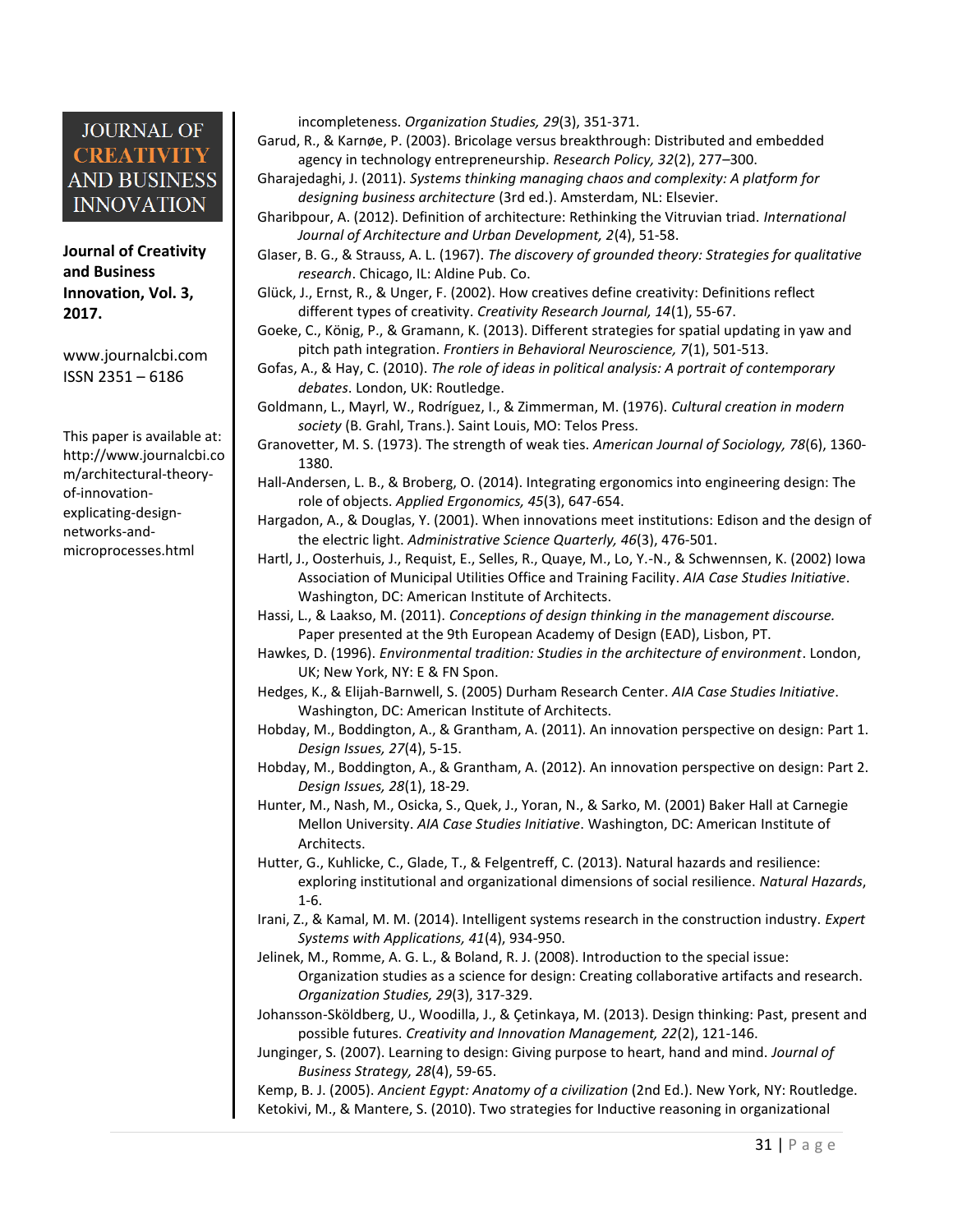**Journal of Creativity and Business Innovation, Vol. 3, 2017.**

[www.journalcbi.com](http://www.journalcbi.com/) ISSN 2351 – 6186

This paper is available at: [http://www.journalcbi.co](http://www.journalcbi.com/ideation-using-analogies.html) [m/architectural-theory](http://www.journalcbi.com/ideation-using-analogies.html)[of-innovation](http://www.journalcbi.com/ideation-using-analogies.html)[explicating-design](http://www.journalcbi.com/ideation-using-analogies.html)[networks-and](http://www.journalcbi.com/ideation-using-analogies.html)[microprocesses.html](http://www.journalcbi.com/ideation-using-analogies.html)

- research. *Academy of Management Review, 35*(2), 315-333. Kimbell, L. (2011). Rethinking design thinking: Part I. *Design and Culture, 3*(3), 285-306. Kimbell, L. (2012). Rethinking design thinking: Part II. *Design and Culture, 4*(2), 129-148. Kolko, J. (2010). Abductive thinking and sensemaking: The drivers of design synthesis. *Design* 
	- *Issues, 26*(1), 15-28.
- Lally, L., Cennamo, K., McGrath, M., Moulton, C., & Vernon, M. (2007) Planning Phoebe's Field *AIA Case Studies Initiative*. Washington, DC: American Institute of Architects.
- Lammers, C. J., & Hickson, D. J. (Eds.). (2013). *Organizations alike and unlike: International and inter-institutional studies in the sociology of organizations*. London, UK: Routledge.
- Lammers, J., Cornelissen, J., Vaara, E., Durand, R., & Fiss, P. (2013). Communication, ognition, and institutions. *AMR Special Topic Forum Call for Papers.* Retrieved from
	- <http://www.aom.org/STF-2014/#Communication>
- Latour, B. (2005). *Reassembling the social: An introduction to actor-network-theory*. Oxford, UK: Oxford University Press.
- LeCompte, M. D., & Schensul, J. J. (2013). *Analysis and interpretation of ethnographic data: A mixed methods approach*. Lanham, MD: AltaMira Press.

Liedtka, J. (2015). Perspective: Linking design thinking with innovation outcomes through cognitive bias reduction. *Journal of Product Innovation Management, 32*(6), 925-938.

Lipman, J. (1986). *Frank Lloyd Wright and the Johnson Wax buildings*. New York, NY: Rizzoli.

Lok, J., & Rond, M. d. (2013). On the plasticity of institutions: Containing and restoring practice breakdowns at the Cambridge University Boat Club. *Academy of Management Journal, 56*(1), 185-207.

Lüscher, L. S., & Lewis, M. W. (2008). Organizational change and managerial sensemaking: Working through paradox. *Academy of Management Journal, 51*(2), 221-240.

- Mahoney, J., & Thelen, K. A. (2010). *Explaining institutional change: Ambiguity, agency, and power*. Cambridge, UK: Cambridge University Press.
- Mantere, S., & Ketokivi, M. (2013). Reasoning in organization science. *Academy of Management Review, 38*(1), 70-89.
- March, J. G., & Olsen, J. P. (2006). The logic of appropriateness. In M. Moran, M. Rein, & R. E. Goodin (Eds.), *The Oxford handbook of public policy* (pp. 689-708). Oxford; New York: Oxford University Press.
- Marshall, R. S., & Brown, D. (2003). The strategy of sustainability: A systems perspective on environmental initiatives. *California Management Review, 46*(1), 101-126.

Martin, R., & Austen, H. (1999). The art of integrative thinking. *Rotman Management Fall,* 2-5.

- Martin, R. L. (2009). *The design of business: Why design thinking is the next competitive advantage*. Boston, MA: Harvard Business Press.
- McPherson, C. M., & Sauder, M. (2013). Logics in action: Managing institutional complexity in a drug court. *Administrative Science Quarterly, 58*(2), 165-196.
- Miron-Spektor, E., Gino, F., & Argote, L. (2011). Paradoxical frames and creative sparks: Enhancing individual creativity through conflict and integration. *Organizational Behavior and Human Decision Processes, 116*(2), 229-240.

Mootee, I. (2013). *Design thinking for strategic innovation: What they can't teach you at business or design school*. Hoboken, NJ: John Wiley & Sons Inc.

- Moustafellos, J. (2014). The architecture of service innovation. In R. Agarwal, W. Selen, G. Roos, & R. Green (Eds.), *The handbook of service innovation* (pp. In press). London, UK: Springer-Verlag.
- Muzio, D., Brock, D. M., & Suddaby, R. (2013). Professions and institutional change: Towards an institutionalist sociology of the professions. *Journal of Management Studies, 50*(5), 699- 721.
- Noweski, C., Scheer, A., Büttner, N., von Thienen, J., Erdmann, J., & Meinel, C. (2012). Towards a paradigm shift in education practice: Developing twenty-first century skills with design thinking. In H. Plattner, C. Meinel, & L. Leifer (Eds.), *Design thinking research: Studying cocreation in practice* (pp. 71-94). Berlin, DE: Springer.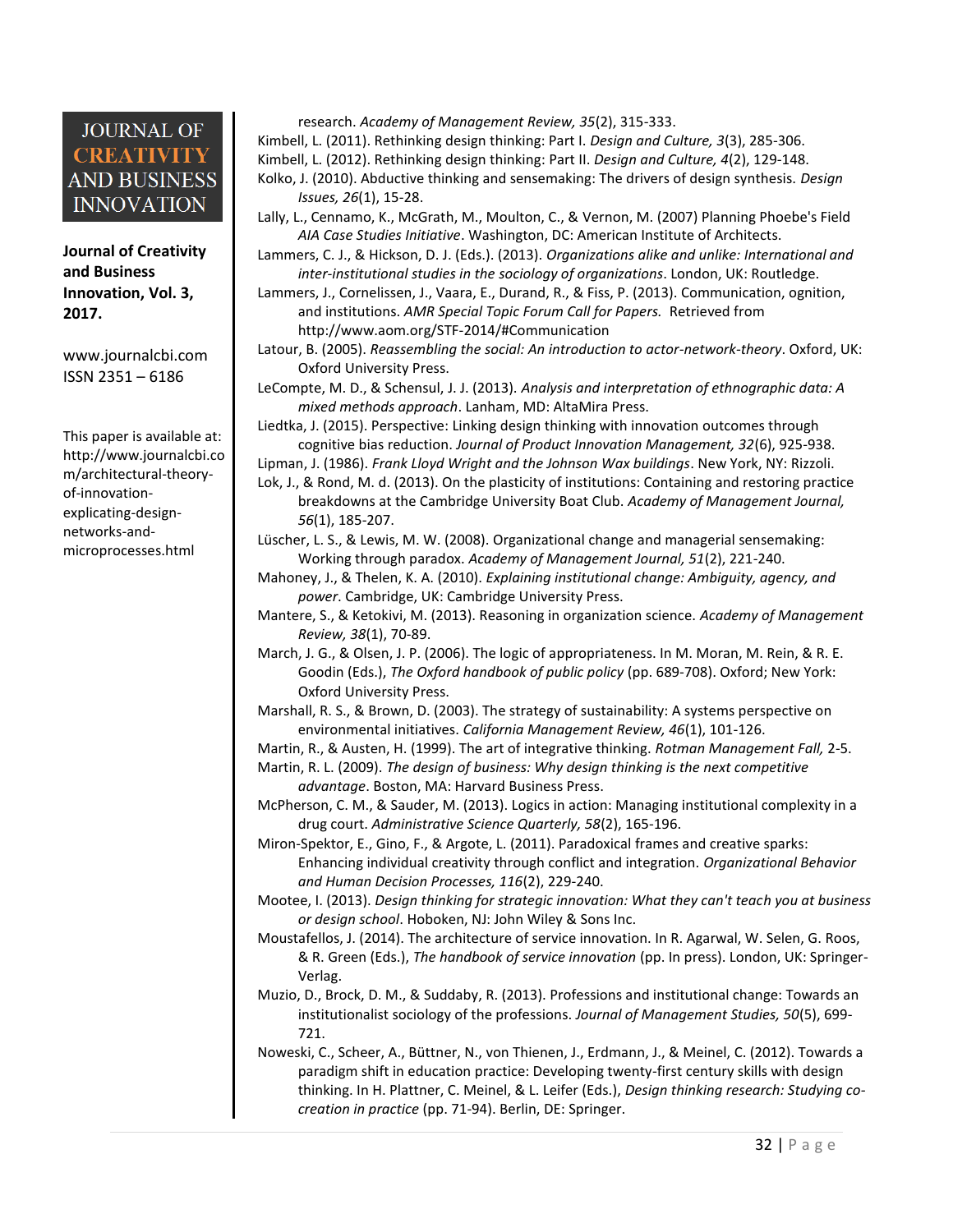**Journal of Creativity and Business Innovation, Vol. 3, 2017.**

[www.journalcbi.com](http://www.journalcbi.com/) ISSN 2351 – 6186

This paper is available at: [http://www.journalcbi.co](http://www.journalcbi.com/ideation-using-analogies.html) [m/architectural-theory](http://www.journalcbi.com/ideation-using-analogies.html)[of-innovation](http://www.journalcbi.com/ideation-using-analogies.html)[explicating-design](http://www.journalcbi.com/ideation-using-analogies.html)[networks-and](http://www.journalcbi.com/ideation-using-analogies.html)[microprocesses.html](http://www.journalcbi.com/ideation-using-analogies.html)

- Oakland, J. S., & Tanner, S. J. (2007). A new framework for managing change. *The TQM Magazine, 19*(6), 572-589.
- Packard, T. (2013). Organizational change: A conceptual framework to advance the evidence base. *Journal of Human Behavior in the Social Environment, 23*(1), 75-90.

Peirce, C. S., Cohen, M. R., & Dewey, J. (1923, 2010). *Chance, love, and logic: Philosophical essays (of Charles Sanders Peirce, 1839-1914)*. Charleston, SC: Nabu Press.

- Perry, M. (2013). Socially distributed cognition in loosely coupled systems. In S. J. Cowley & F. Vallée-Tourangeau (Eds.), *Cognition beyond the brain: Computation, interactivity and human artifice* (pp. 147-169). London, UK: Springer.
- Peters, B. G. (2012). *Institutional theory in political science: The new institutionalism* (3rd ed.). London, UK: Continuum International Publishing Group.
- Pettigrew, A. M., Woodman, R. W., & Cameron, K. S. (2001). Studying organizational change and development: Challenges for future research. *The Academy of Management Journal, 44*(4), 697-713.
- Potter, J. (1996). Discourse analysis and constructionist approaches. In J. T. E. Richardson (Ed.), *Handbook of qualitative research methods for psychology and the social sciences* (pp. 125- 140). Leicester, UK: British Psychological Society.

Potter, J., & Wetherell, M. (1988). Accomplishing attitudes: Fact and evaluation in racist discourse. *Text - Interdisciplinary Journal for the Study of Discourse, 8*(1-2), 51-68.

- Prokýsek, M., Rambousek, V., & Wildová, R. (2013). Research into spatial intelligence and the efficiency of the application of spatial visualization in instruction. *Procedia - Social and Behavioral Sciences, 84*(2), 855-859.
- Reed, S. J., Miller, R. L., & Francisco, V. T. (2014). The influence of community context on how coalitions achieve HIV-preventive structural change. *Health Education & Behavior, 41*(1), 100-107.
- Ries, J., Berkolayko, M., deBarros, T., Pitzer, M., & Bokov, A. (2007) The EpiCenter: Artists for Humanity. *AIA Case Studies Initiative*. Washington, DC: American Institute of Architects.
- Romme, A. G. L. (2003). Making a difference: Organization as design. *Organization Science, 14*(5), 558–573.
- Sahle, Y., Hutchings, W. K., Braun, D. R., Sealy, J. C., Morgan, L. E., Negash, A., & Atnafu, B. (2013). Earliest stone-tipped projectiles from the Ethiopian Rift date to > 279,000 years ago. *PLOS ONE, 8*(11), e78092.
- Saldaña, J. (2009). *The coding manual for qualitative researchers*. London, UK; Thousand Oaks, CA: Sage.
- Salzmann, O., Ionescu-Somers, A., & Steger, U. (2005). The business case for corporate sustainability: Literature review and research options. *European Management Journal, 23*(1), 27-36.
- Schensul, S. L., Schensul, J. J., & LeCompte, M. D. (2013). *Initiating ethnographic research: A mixed methods approach*. Lanham, MD: AltaMira Press.
- Schlossberg, A., Fitzgerald, L., Pelletier, J., Gowda, A., Chu, S., & Lai, E. (2000) Asbury Villas. *AIA Case Studies Initiative*. Washington, DC: American Institute of Architects.
- Schmidt, V. A. (2010). Taking ideas and discourse seriously: Explaining change through discursive institutionalism as the fourth new institutionalism. *European Political Science Review, 2*(1), 1-25.
- Schnabel, M. A., & Kvan, T. (2003). Spatial understanding in immersive virtual environments. *International Journal of Architectural Computing, 1*(4), 435-448.
- Schvaneveldt, R. W., & Cohen, T. A. (2010). Abductive reasoning and similarity: Some computational tools. In D. Ifenthaler, P. Pirnay-Dummer, & N. M. Seel (Eds.), *Computerbased diagnostics and systematic analysis of knowledge* (pp. 189-211). New York, NY: Springer.
- Seidel, V. P., & Fixson, S. K. (2013). Adopting design thinking in novice multidisciplinary teams: The application and limits of design methods and reflexive practices. *Journal of Product Innovation Management, 30*(S1), 19-33.